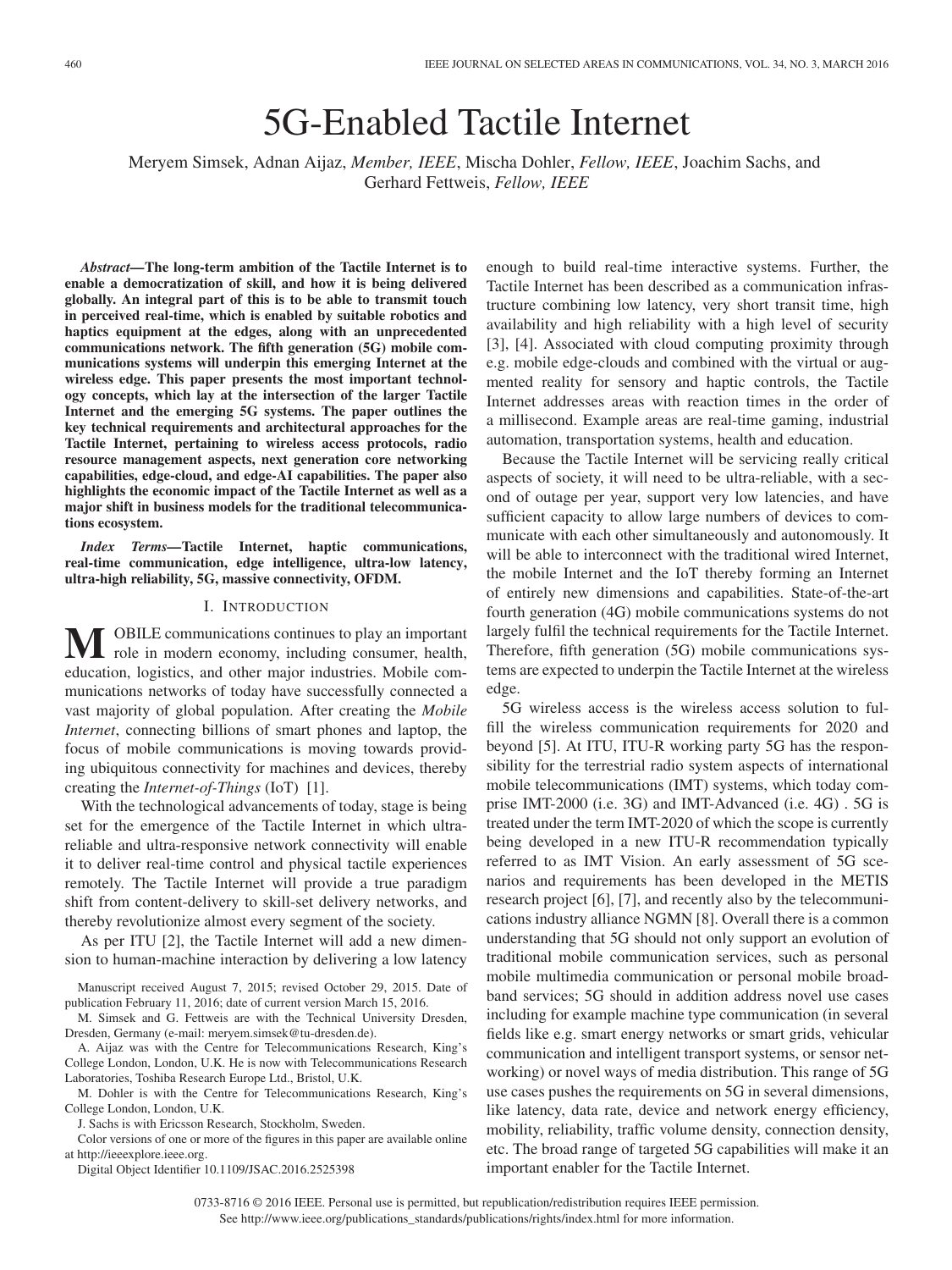To facilitate the expected massive increase of traffic to be handled in a 5G system, additional spectrum has to be allocated to the 5G wireless access. The spectrum range up to a few GHz is of special importance in order to provide wide-area coverage. However, in order to enable very high capacity and very high data rates of multi-Gb/s spectrum above 10 GHz will also be needed. The entire spectrum range from around 1 GHz to the millimeter-wave range up to around 100 GHz is consequently relevant for 5G. One important consideration is that at around 2020 large deployments of LTE will be operating in the spectrum below 6.5 GHz. It is desirable that next-generation wireless functionalities in these bands can be deployed compatibly to the deployed systems, primarily LTE, so that the largely deployed pre-5G devices can continue to run their services. For deployments in new spectrum, 5G wireless access can be deployed without constraints of backwards compatibility.

Overall, a tight integration with LTE is desirable for 5G, which is identified as an important requirement by many industry players: This is mainly to enable that 5G services can be quickly and efficiently introduced from the early 5G deployments when 5G availability is still limited [9]. In a nutshell, 5G wireless access will consist of an evolution of LTE complemented with new radio technologies and architecture designs [10].

Given these unprecedented mobile technology capabilities, we believe that 5G will play an integral part of the Tactile Internet connectivity ecosystem. The intersection of the Tactile Internet and 5G is thus focus of this paper. To this end, the paper is organized as follows. In Section II, we outline exciting Tactile Internet applications which we envisage will be popular once the network is operational. In Section III, we then outline the Tactile Internet requirements which stem directly from the application scenarios and which resonate with many of the 5G requirements. In Sections IV–VII, we dive into technical issues specific to the 5G mobile community, i.e. architecture, hardware, access, radio resource management as well as radio access, core networks and edge-cloud designs. In Section VIII, we outline the importance and realization of edge artificial intelligence (AI) capabilities. In Section IX, the economic impact of the Tactile Internet is assessed. Finally, in Section X, conclusions are drawn and future work outlined.

#### II. APPLICATIONS AND SERVICES

The Tactile Internet will enhance the way of communication and lead to more realistic social interaction in various environments. Current wireless local area network (WLAN) and cellular systems do not yield anything close to achieving an end-to-end latency of 1ms which is crucial for Tactile Internet applications as shown in Section III.A. It therefore is difficult to comprehend a complete list of possible Tactile Internet applications which can emerge. In this section, some main examples are provided to show the ground-breaking potential of the Tactile Internet.

#### *A. Automation in Industry*

Industrial automation together with machine type communication is one of the applications discussed within the framework of 5G systems. Within such applications, various control processes exist and require different end-to-end latency, data rate, reliability and security [11], [12]. The sensitivity of rapidly moving devices' control circuits is, for example, significantly below 1 ms per sensor [12]–[14]. Hence, the automation in industry is a key application field in the Tactile Internet. Today, control processes are realized by fast wired connection, e.g. the industrial Ethernet. In the future, these wired systems are aimed to be fully or partially replaced by wireless systems in order to enable high flexibility in production, i.e. the industrial revolution [15]. This requires a guaranteed reliability and minimum end-to-end latency and can be enabled by Tactile Internet solutions.

#### *B. Autonomous Driving*

Fully automated driving and platooning of vehicles is discussed as a new step in mobility within the context of 5G. A considerable and sustainable reduction of road accidents and traffic jams can be realized by autonomous driving, i.e. vehicle-to-vehicle or vehicle-to-infrastructure communication and coordination. The time needed for collision avoidance in today's applications for vehicle safety is below 10 ms. If a bidirectional data exchange for automatic driving manoeuvres is considered, a latency in the order of a millisecond will likely be needed. This can technically be realized by the Tactile Internet and its 1 ms end-to-end latency.

Fully autonomous driving is expected to change the traffic behavior entirely. Especially small distances between automated vehicles, in particular in platoons, potentially safetycritical situations need to be detected earlier than with human drivers. This requires ultra-high reliable and proactive/predictive behavior in future wireless communication systems.

# *C. Robotics*

In recent years, the technical potential of robotics has increased in various fields. Its demonstrated potential comes with increased complexity, and various challenges, so that autonomous robotics will find their application only in a limited range of rather specific areas, e.g. autonomous driving, in the near future. Remotely controlled robots with real-time, synchronous and visual-haptic feedback, however, seem to be a promising alternative to autonomous robots. Controlling robots must happen at latency reaction times that are fast enough for the robot and its object. If a real-time controlling and communication is not guaranteed, robots will move in fitful manner which may lead to an oscillatory behavior. For many robotics scenarios in manufacturing this has led to a maximum latency target of a communication link of 100 µs, and round-trip reaction times of 1 ms, the target as discussed for the Tactile Internet.

# *D. Healthcare*

Tele-diagnosis, tele-surgery and tele-rehabilitation are just some of the many potential applications of the Tactile Internet in healthcare. Using advanced tele-diagnostic tools, medical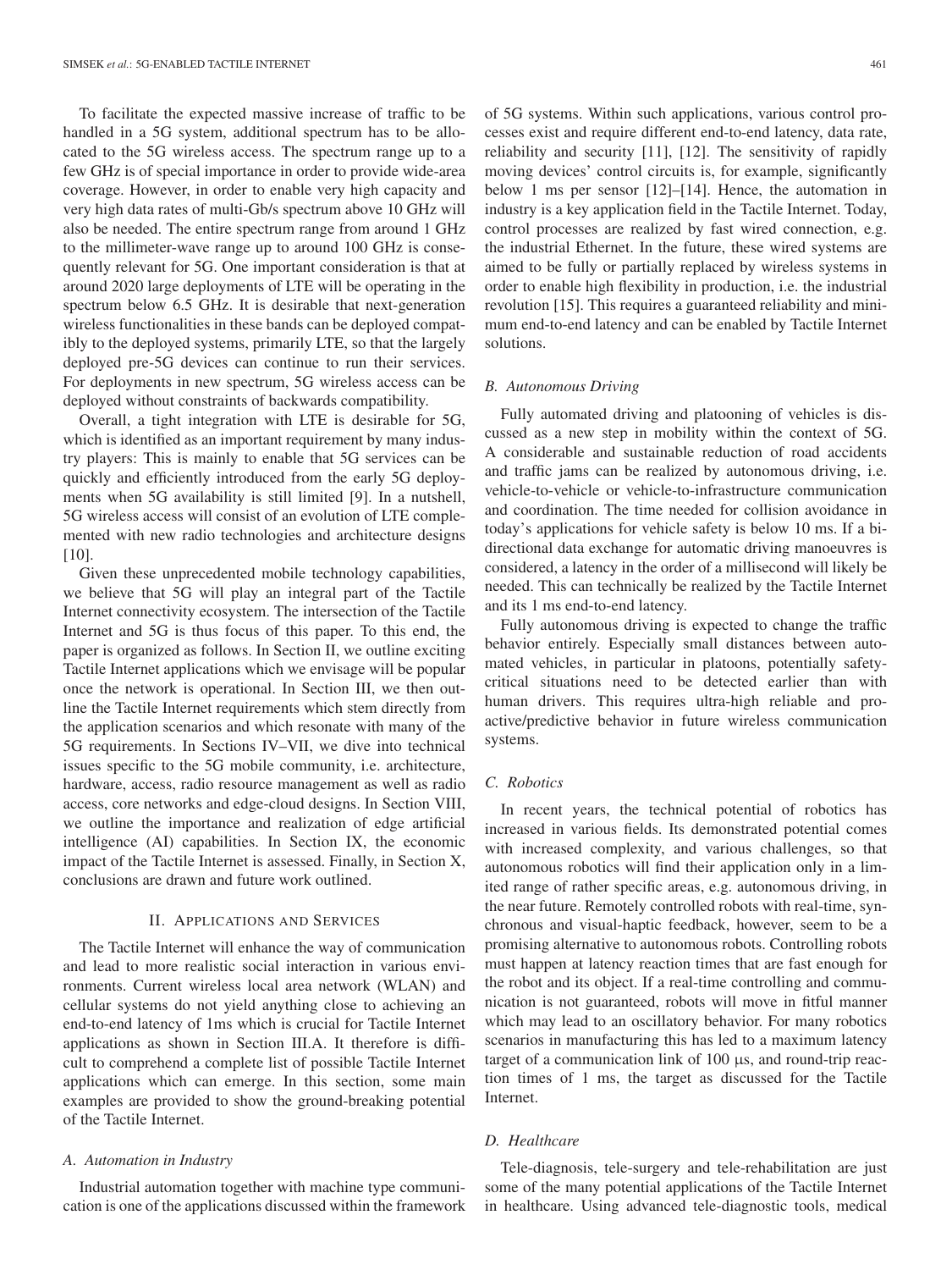expertise could be available anywhere and anytime regardless of the physician's location [16]. Hereby, a tele-robot at the patient's location will be controlled by the physician, so that not only audio and/or visual information but also haptic feedback is provided. The same technical principle is applied to tele-surgery applications. In tele-rehabilitation techniques can be used for patients to remotely steer and control his/her motions. In all Tactile Internet based healthcare technologies, high fidelity and extreme precision is fundamental to enable the deployment of tele-medical technology.

# *E. Virtual and Augmented Reality*

Existing virtual and augmented reality applications can significantly benefit from the availability of the Tactile Internet. The virtual reality is a shared, haptic virtual environment in which several users are physically coupled via a simulation tool to jointly/collaboratively perform tasks by perceiving the objects not only audio-visually but also via the touch sense. In augmented reality, on the other hand, the combination of real and computer generated content is visualized in the user's field of view. The major goal of future augmented reality applications, compared to today's static information augmentation, is the visualization of dynamic content and up-to-date information.

Haptic feedback in virtual reality is a prerequisite for highfidelity interaction. Especially, the perception of objects in virtual reality via the sense of touch leads to various applications relying on high level of precision. This precision can only be realized if the latency between the users and the virtual reality is a few milliseconds.

The augmentation of additional information into a user's field of view enables the development of many assistance systems, e.g. maintenance, driver-assistance systems, education. With the Tactile Internet the content in augmented reality can be moved from static to dynamic. This enables a real-time virtual extension of a user's field of view, so that possible dangerous events can be identified and avoided.

# *F. Further Tactile Internet Applications*

Additional Tactile Internet applications are serious gaming, education, individualized manufacturing, and unmanned autonomous systems. Serious games are real-world simulations designed for the purpose of solving a problem. The end-toend delay in the interaction between players and games is a key factor influencing the quality of players' experience and the game's usability, since the delay influences directly the perceived realism of the game.

Individualized manufacturing unlike the mass production in today's assembly line based production processes will enable the manufacturing of good in production islands. Hereby, mobile robots will deliver assembly parts on demand. This requires a wireless real-time tactile communication network among the mobile robots.

Unmanned autonomous or remotely controlled systems are increasingly used in a large number of contexts to support humans in dangerous and difficult-to-reach environments, remotely controlled by humans, or for tasks that are too tedious or repetitive for humans. The remote control of an unmanned aircraft, for example, can be realized with high precision and without any reaction delay with a reduced end-to-end latency as a Tactile Internet application.

#### III. TACTILE INTERNET REQUIREMENTS

The Tactile Internet, wherein humans will wirelessly control real and virtual objects, will not be realized without overcoming the enormous system design challenges. Some of the most stringent design challenges for the Tactile Internet have been recently presented in [17].

Human beings' interaction with their environment is crucial. Our perceptual processes limit the speed of our interaction with our environment. We experience interaction with a technical system as intuitive and natural only if the feedback of the system is adapted to our human reaction time. Consequently, the requirements for technical systems enabling real-time interactions depend on the participating human senses. Hereby, reaction times of about 100 ms, 10 ms, and 1ms is required for auditory, visual, and manual interaction, respectively. Realizing these reaction times, all human senses can, in principle, interact with machines. Hence, human beings should not only be able to see and hear things far away, but also touch and feel them. Transmitting accurately the equivalent of human touch via data networks is the vision to close the data cycle [18], which is aimed to be realized by the Tactile Internet.

In the following, we highlight the key technical requirements for realizing the Tactile Internet.

#### *A. Ultra-Responsive Connectivity*

The Tactile Internet requires ultra-responsive network connectivity i.e., end-to-end latency on the order of 1 ms [19], [20]. For real-time transmission as otherwise the tactile users will experience cyber-sickness, which occurs primarily as a result of conflicts between visual, vestibular, and proprioceptive sensory systems [21]. Thus, if eyes perceive a movement which is slightly delayed compared to what is perceived by the vestibular system while the remainder of the human being's body remains static, this delay leads to cyber-sickness. This is especially important for technical systems with tactile and haptic interaction or for mission critical communications, e.g. machine-type communication which enable real-time control and automation of dynamic processes in industrial automation, manufacturing, traffic management, etc.

The end-to-end latency (round-trip delay) in technical systems includes the time spent in the transmission of the information from a sensor (or human in case of haptic interaction) via the communication infrastructure to a control server; the processing of the information and the eventual retransmission via the communication infrastructure back to the actuator (human). Considering an end-to-end latency of 1 ms the latency budget for wireless transmission is even lower than 1 ms (see Fig. 3).

#### *B. Ultra-Reliable Connectivity*

The phenomenal success of cellular networks has been based on providing ubiquitous and reliable wide area coverage for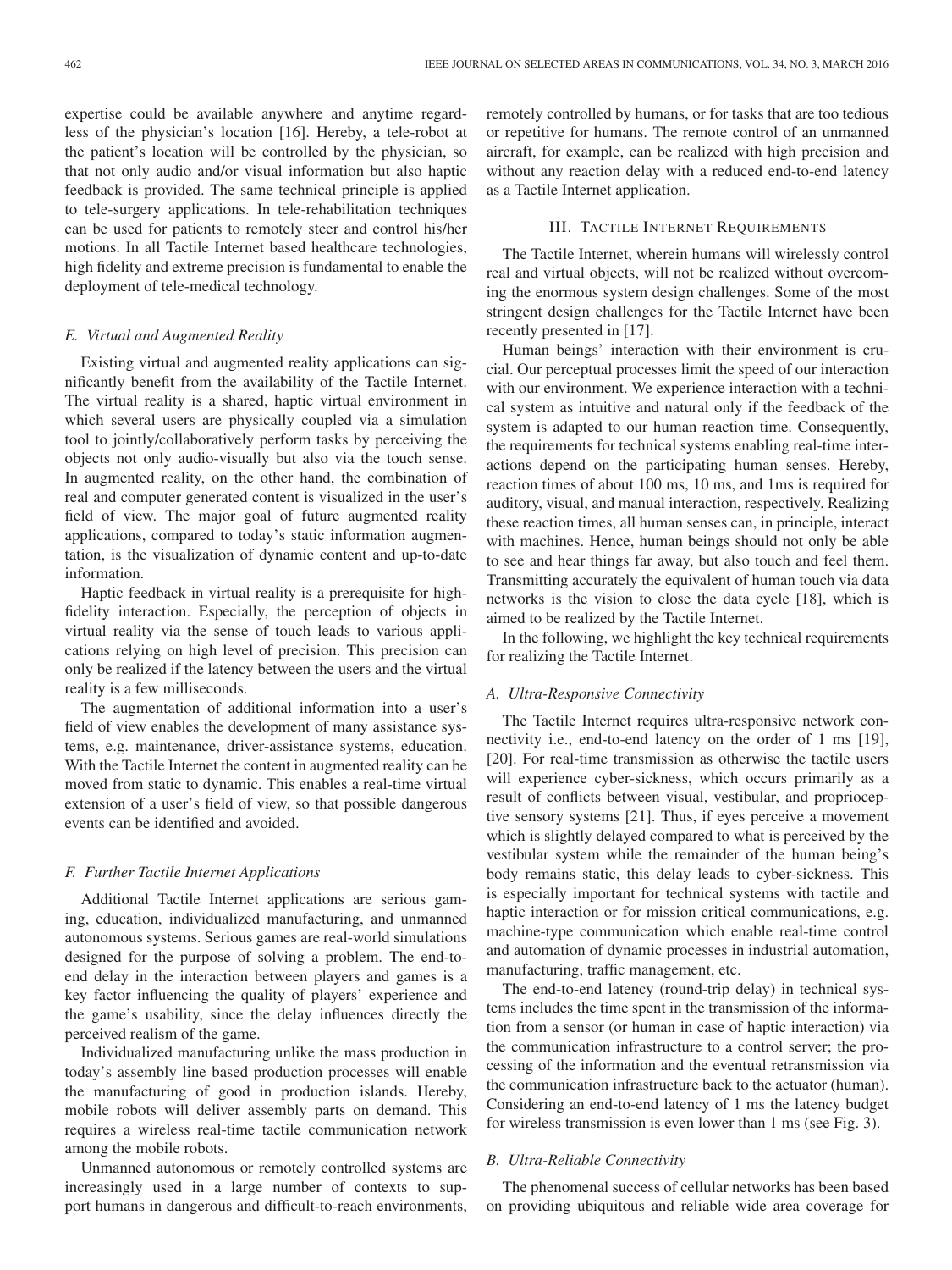voice and text communications. With 4G and the success of mobile computing devices the industry is targeting to bring the same reliability and ubiquity of access to mobile internet applications such as web browsing and audio and video streaming. The Long Term Evolution (LTE) today already is providing effective data rates of around 50 Mb/s. However, considering technology and market forces in 10 years, we must be able to address cellular speeds of 10 Gb/s or more and introduce new applications [5], [6], [22]. While high data rates will be a key feature of 5G networks, another key challenge is to be able to provide carrier grade access reliability. Beyond single digit end-to-end latency, ultra-reliable network connectivity is an important requirement for the Tactile Internet. Reliability refers here to the probability to guarantee a required function/performance under stated conditions for a given time interval [23]. The specific reliability requirements differ for various types of services and applications.

Demands for the highest possible reliability are associated with requirements for real-time response. This becomes clear, with applications addressed in Section II requiring a reliable reception of rapidly transmitted data. A failure rate even below  $10^{-7}$  might be necessary in some 5G applications [24], [25]. This corresponds to merely 3.17 seconds of outage per year. Wireless systems of today are built around the perception that a link with 3% outage is a good link. However, when two links with uncorrelated channels are combined, 3% outage per link generates a combined outage of approximately  $10^{-3}$ . And five uncorrelated links can already achieve an outage of less than  $10^{-7}$  [4]!

Hence, the simultaneous connection to multiple links (multiconnectivity) might be a potential solution for achieving the required hard-bound (i.e. not average!) reliability for tactile applications [26]. The achieved reliability will also have a positive impact onto delay since less re-transmissions will be needed.

# *C. Security and Privacy*

Safety and Privacy are also the key requirements for the Tactile Internet. With stringent latency constraints, security must be embedded in the physical transmission and ideally be of low computational overhead. Novel coding techniques need to be developed for tactile applications that allow only the legitimate receivers to process a secure message. Absolute security will, hereby, be achieved if an illegitimate receiver cannot decode the date even with infinite computational power. This rises a challenge, especially in massive connectivity applications. Identification of legitimate receivers requires novel reliable and low-delay methods. One such method could be the usage of hardware specific attributes such as biometric fingerprints.

# *D. Tactile Data*

The Tactile Internet must handle the tactile information in the same way as the conventional audio/visual information. Hence, tactile encoding mechanisms are needed which facilitate transmission of tactile information over packet-switched networks. Besides, there must be provisioning of audio/visual sensory feedback due to the highly multi-dimensional nature of human tactile perception [27].

#### *E. Edge Intelligence*

The Tactile Internet must overcome the fundamental limitation due to finite speed of light. Without this, the range of tactile services and applications would be limited to 100km (assuming most is through fiber). To overcome this, the Tactile Internet must support a hybrid composition of machine and human actuation mixing real tactile actuation with intelligencebased predictive actuation. Such predictive actuation should be in close proximity of the tactile edge. Therefore, the edge of the network (mobile edge cloud) must be equipped with intelligence to facilitate predictive caching as well as interpolation/extrapolation of human actions. This necessitates the development of novel artificial intelligence techniques for edge cloud architectures.

#### IV. ARCHITECTURE AND TECHNOLOGY COMPONENTS

Unlike the conventional Internet which provides the medium for audio and visual transport, the Tactile Internet will provide the medium for transporting touch and actuation in realtime i.e., ability of haptic and non-haptic control through the Internet. Unlike auditory and visual senses, the sense of touch occurs bilaterally i.e., it is sensed by imposing a motion on an environment and feeling the environment by a distortion or reaction force [28]. The key distinction between haptic and nonhaptic control is that in case of the former, there is actually a haptic feedback (*kinesthetic* or *vibro-tactile*) from the system, in addition to audio/visual feedback, thereby closing a global control loop; whereas in case of the latter, the feedback can only be audio/visual and, hence, there is no notion of a control loop. It should be noted that the haptic control is inherent to a majority of tactile applications.

As shown in Fig. 1, the end-to-end architecture for the Tactile Internet can be split into three distinct domains: a master domain, a network domain, and a controlled domain.

#### *A. Master Domain*

The master domain usually consists of a human (operator) and a human system interface (HSI). The HSI is actually a haptic device (master robot), which converts the human input to tactile input through various tactile coding techniques. The haptic device allows a user to touch, feel, and manipulate objects in real and virtual environments, and primarily controls the operation of the controlled domain as discussed later. It should be noted that in some applications, multiple operators can collaboratively control the operation of a single controlled domain. The master domain also has the provisioning for auditory and visual feedbacks. In addition to being important requirement for non-haptic control, the auditory and visual feedbacks play a critical role in increasing the perceptual performance as the human brain naturally integrates different sensory modalities [29].

State-of-the-art haptic devices, available from vendors like Geomagic and Sensable are usually designed in the form of a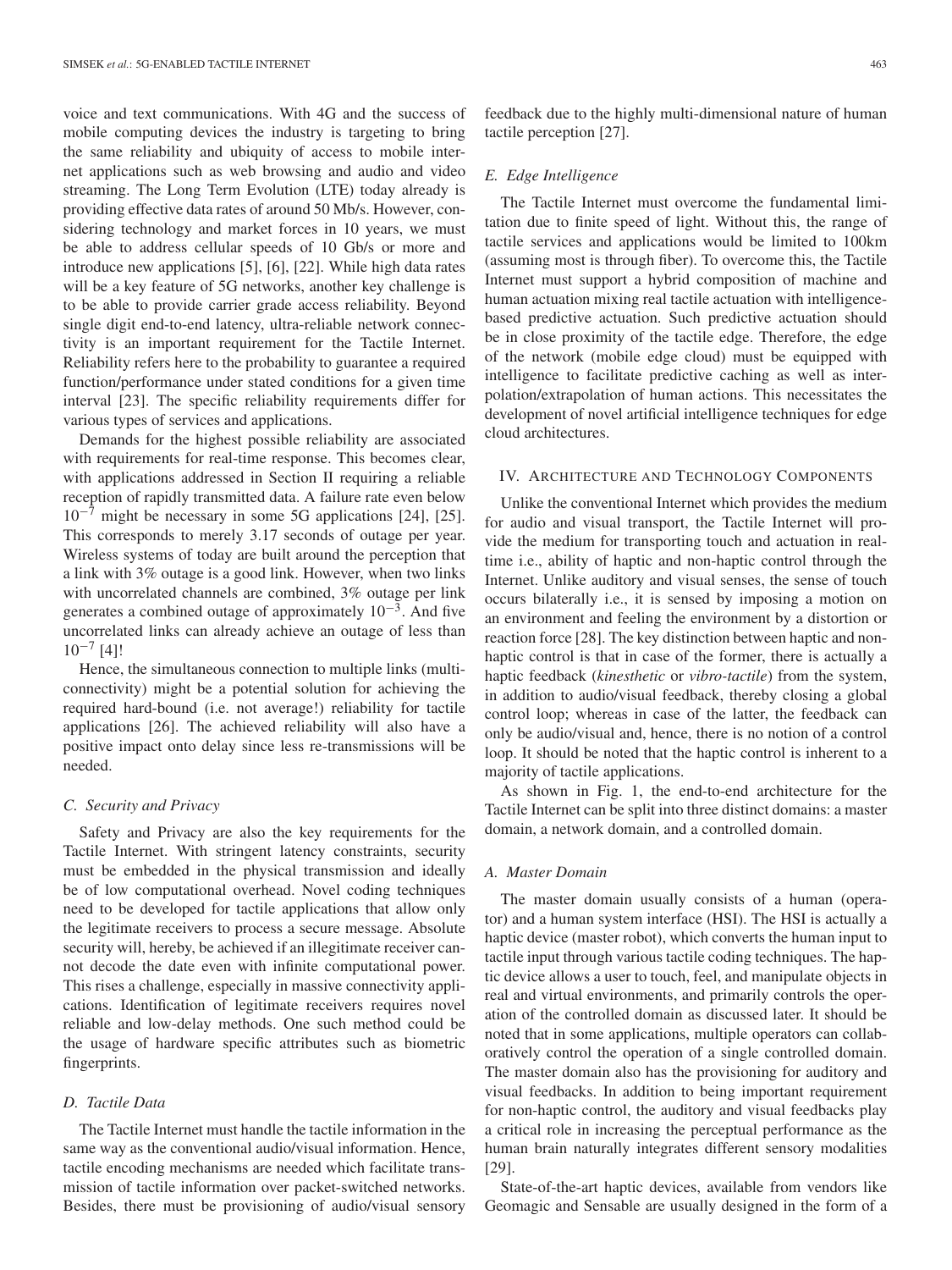

Fig. 1. Functional representation of the Tactile Internet architecture.

linkage-based system which consists of a robotic arm attached to a stylus. The robotic arm tracks the position of the stylus and is capable of exerting a force on its tip. To truly realize the vision of the Tactile Internet, further developments on haptic devices are needed; particularly in increasing the degrees of freedom (DoF) to meet the demands of envisioned applications and embedding the network interface for direct or indirect communication with the cellular network.

# *B. Controlled Domain*

The controlled domain consists of a teleoperator (controlled robot) and is directly controlled by the master domain through various command signals. The teleoperator interacts with various objects in the remote environment. Typically, no *a priori* knowledge exists about the environment. Through command and feedback signals, energy is exchanged between the master and controlled domains thereby closing a global control loop.

# *C. Network Domain*

The network domain provides the medium for bilateral communication between the master and controlled domains, and therefore *kinesthetically* couples the human to the remote environment. Ideally, the operator is completely immersed into the remote environment. The Tactile Internet requires ultrareliable and ultra-responsive network connectivity that would enable typical reliabilities and latencies for real-time haptic interaction. The underlying 5G-driven communication architecture, composed of the Radio Access Network (RAN) and Core Network CN), is expected to meet the key requirements in realizing the vision of the Tactile Internet.

To this end, the important functions of the 5G RAN in the Tactile Internet ecosystem are as follows: i) efficient support of various Radio Access Technologies (RATs) such as traditional cellular, emerging millimeter-wave, massive MIMO, fullduplex, etc. ii) Tactile QoE/QoS aware scheduling and radio resource management for tactile applications in co-existence of other vertical applications such as machine-to-machine, vehicle-to-vehicle, smart grids, etc. iii) efficient packet delivery through reliable radio protocols and physical (PHY) layer, and iv) optimal resolution of air-interface conflicts through novel medium access control (MAC) techniques. The key functionalities of the 5G Core Network (CN) relevant to the Tactile Internet are as follows: i) dynamic application-aware QoS provisioning, ii) edge-cloud access, and iii) security.

Although a number of research efforts are focusing on 5G systems, there is no unanimous agreement on a 5G network architecture yet. However, both the academic and industrial communities have a general consensus that 5G networks must be designed in a flexible manner such that one network, based on a common physical infrastructure, is efficiently shared among different vertical applications. Such sharing will be possible through greater degree of abstraction of 5G networks wherein different network slices would be allocated to different vertical application sectors. A network slice is defined as a connectivity service based on various customizable softwaredefined functions that govern geographical coverage area, availability, robustness, capacity, and security [30]. Such slicing approach provides more of a *network on-demand* functionality.

The recent trends of network function virtualization (NFV) (providing abstraction [31]) and software defined networking (SDN) (providing flexibility [32]) are critical in shaping such an envisioned architecture. NFV provides the separation of network functions from the hardware infrastructure; the network function can be managed as a software module that can be deployed in any standard cloud computing infrastructure. On the other hand, SDN provides an architectural framework wherein control and data planes are decoupled, and enables direct programmability of network control through software-based controllers [33].

Whilst SDN/NFV was initially proposed for the Internet infrastructure, the approach is now being considered/used closer to the edge in the cellular CN and even Cloud-RAN. That opens the interesting possibility to provide an end-to-end flexible/abstracted architecture based on radio-aware SDN/NFV slicing in the networking domain and network-aware Radio Resource Management (RRM) & scheduler approaches in the wireless domain. Through such a coupling, it is possible to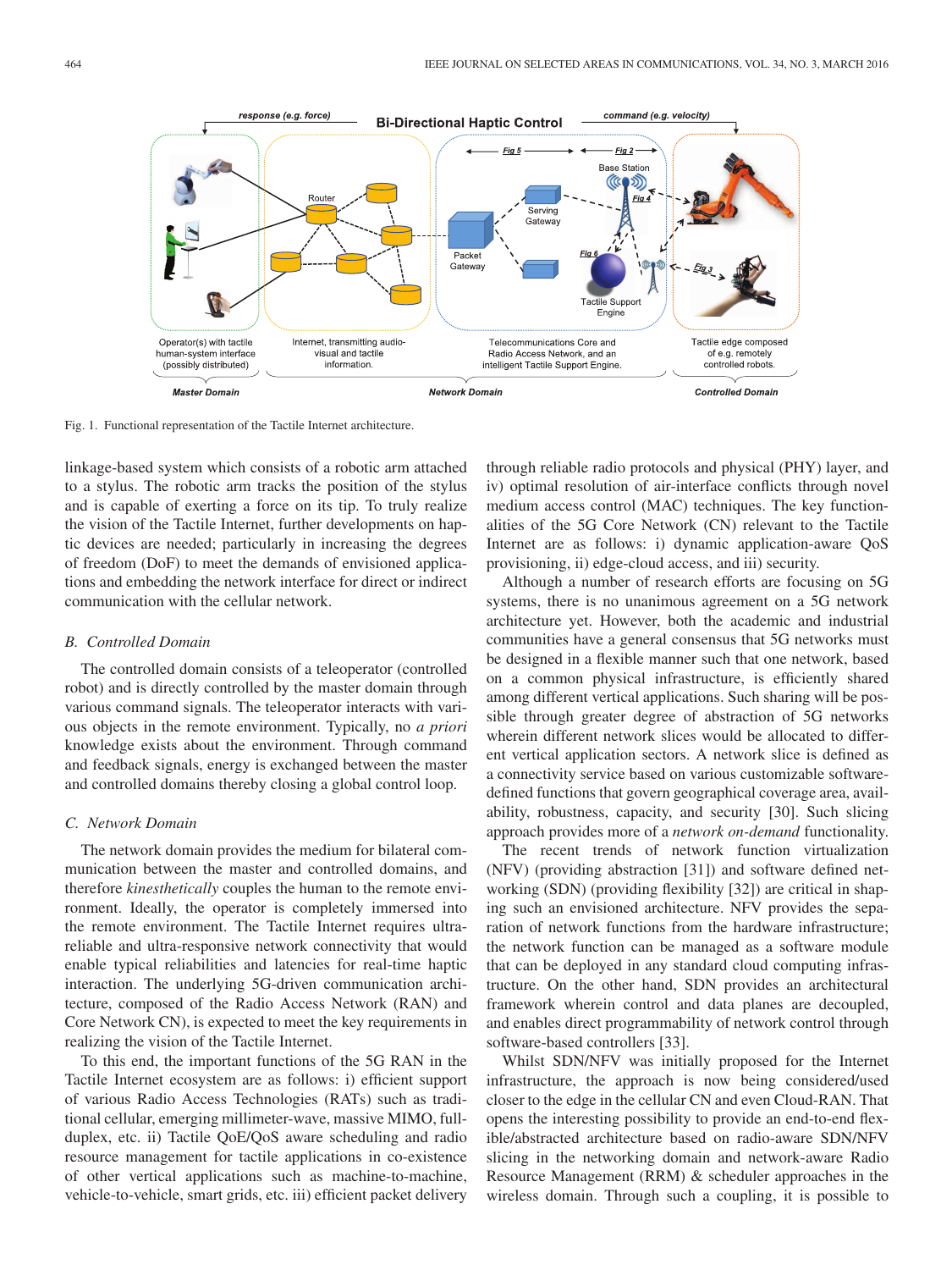

Fig. 2. A logical approach to the 5G network architecture based on a common physical infrastructure.

design one network in a flexible manner offering different end-to-end network slices to different vertical applications. For example, the logical architectural approach, illustrated in Fig. 2, builds on a common programmable physical infrastructure and an NFV-enabled network cloud that provides the required protocol stack functionalities. The SDN controller provides the functionality of programming the core and radio access network. The software implementation of network functions, termed as Virtualized Network Functions (VNFs) software, is deployed on the underlying infrastructure. The VNF management and orchestration framework is used to monitor, manage, and troubleshoot VNFs software. Such an architectural approach enables flexible and dynamic slicing of end-to-end network and service resources, which is particularly attractive to cater for the requirements of tactile as well as other vertical applications.

Said architectural approach can only be realized through advanced hardware, PHY, network and radio protocols, underpinned by cloud and content-centric designs. These are now discussed in more details in subsequent sections.

#### V. HARDWARE AND PHY DESIGN

The presented applications and requirements of the Tactile Internet can only be realized by novel hardware and Physical layer design. In this section, we present potential solutions for the ultra-low latency requirements of the Tactile Internet.

#### *A. Revolution in Hardware*

As highlighted in Section III.A, for achieving a round-trip latency of 1ms, the communication delay due to the speed of light needs to be considered as well. Within 1 ms light travels (assuming mostly fiber) some 200 km. This means that the maximum distance for a steering and control server (see Fig. 3 to be placed from the point of tactile interaction by the users is 100 km away. This distance assumes no processing nor network congestion delays anywhere along the communication. Considering a more realistic scenario by taking the additional signal processing, protocol handling, and switching and network delays into account, this requires the control/steering server, to be in the range of a few kilometers from the tactile



Fig. 3. Examplary latency objectives of Tactile Internet systems.

point of interaction. Hence, control and steering servers need to be built as close to the base station (access point) as possible.

The concept of putting servers at the edge of the mobile radio access network has been coined as the (mobile) edge cloud and the possibly best way to enable this proximity is to combine servers into the same box as base stations and access points. As a solution to this, the vision of a highly adaptive and energy-efficient computing (HAEC) box has been established [34], [35]. The HAEC box is a novel concept on how computing design can be built by utilizing optical and wireless chip-to-chip communication to achieve significant increase in performance compared to today's servers. Hence, the HAEC box is a very performant, energy-adaptive computing platform which can replace a base station and a control/steering server.

The integration of wireless and optical transceiver functionality is integrated into one 3D-stacked chip, where individual dies are thinned and vertically stacked on each other. This allows very compact and powerful systems, with the additional benefit of mixed technologies, e.g. a digital processor could be realized in a certain process (e.g. complementary metal-oxide semiconductor (CMOS)), while the analog front-end could be realized in another process, allowing higher transmit power. Such a technology offers short connections between front-end. With the availability of 3D chip stack integration, antenna designs will not be limited to chip based materials, i.e. semiconductors and insulator materials. Different materials can be used in one chip stack. This enables, for example, antenna designers to consider materials with low losses at high frequencies and low permittivity for broadband antenna design.

The main target of the HAEC box is to allow enhanced run-time adaptivity together with adaptive high performance computing in an energy efficient way. Hereby, energy efficiency is achieved by providing direct links, which reduce the amount of switches between nodes, and by possibly completely turning off links depending on the required data rates. In addition, HAEC box like servers must have real-time operating systems which can guarantee an extremely small response time, so that they can cope with the latency requirements of Tactile Internet applications.

In addition, the HAEC box is expected to have  $10<sup>4</sup>$  times the computing performance per unit volume of today's servers [34]. These 3D chip stacks will not only contain processors but also memory yielding an extreme powerful server. Equipped with a very performant energy-adaptive computing platform and being in proximity, i.e. at the network edge, a system of unprecedented local compute power can be realized. This will enable many new Tactile Internet applications.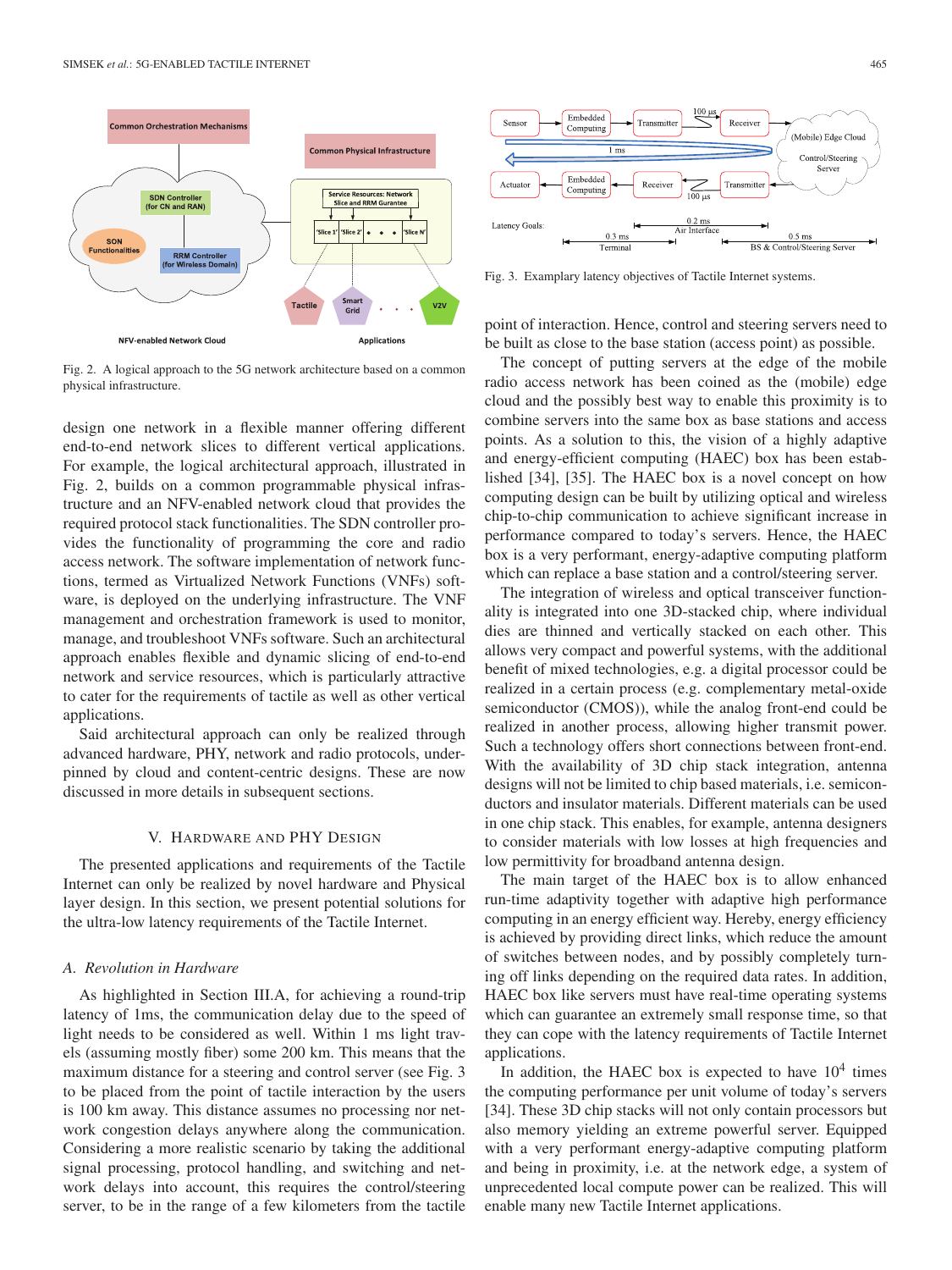# *B. PHY Design for Ultra-Low Latency*

In order to obtain a 1 ms end-to-end latency for the Tactile Internet, it is important to understand the chain between sensors and actuators. Fig. 3 shows an exemplary of latency objectives of a mobile-wireless communication system for the Tactile Internet. The sensor measures, pre-processes and provides its data to the embedded system controlling the air interface. The air interface then passes the data through all protocol layers to the physical (PHY) layer. The same happens at the receiving side, for example a base-station with a connected '(mobile) edge-cloud', with the data provided to a control server.

Most of today's broadband communication systems are based on Orthogonal Frequency Division Multiplexing (OFDM) mainly due to its robustness against multi-path channels [36], [37]. However, to achieve an end-to-end latency of 1 ms, the physical transmission must have very small packets which requires a one-way PHY layer transmission of 100 µs as shown in Fig. 3. Since the packet error correction encoding at the transmitter and the error correction decoding and detection at the receiver limit the packet size to less than the target latency, a packet must be smaller than 100 µs packet duration. In current Long Term Evolution (LTE) cellular systems, however, the sub-carrier spacing is 15 kHz and the duration of one OFDM symbol is on the order of 70 µs. This numerology together with the reference symbols design, channel estimation, and channel coding requires significant revision of the cellular PHY for the Tactile Internet, which might become reality with the 5G system.

One way to overcome these limitations for achieving 1 ms delay in OFDM based systems is to change the OFDM numerology, i.e. symbol duration, sub-carrier spacing etc., and enable high levels of diversity, and fast channel estimation together with fast channel decoding (e.g. with convolutional codes). In [24], [38], it has been shown that an OFDM based system with changed OFDM numerology can achieve reliable transmission with 1 ms delay.

In general, in OFDM, a cyclic prefix (CP) is added to each symbol to avoid inter-symbol interference. The low latency required for Tactile Internet applications, however, demands for short bursts of data, meaning that OFDM signals with one CP per symbol may present a prohibitive low spectral efficiency. Additionally, OFDM square pulse shaping leads to high out-ofband (OOB) emission which poses a challenge for opportunistic [37] and dynamic spectrum access [39], [40]. These challenges motivate an investigation into alternative waveforms to OFDM for the next generation networks. Hence, alternative multicarrier schemes are currently being evaluated as candidates for the PHY layer of the fifth generation of mobile communication systems.

For suitably low latency in Tactile Internet applications high efficiency must be achieved with short burst transmissions. An efficient way to achieve this is to filter a group of subcarriers to reduce the OOB emission. In this case, since the bandwidth of the filter covers several subcarriers, its impulse response can be short, so that high spectral efficiency is reached in short burst transmissions. These multiplexing schemes mainly do not consider any CP, so that they are more sensitive to small time misalignment.

Various modulation schemes are discussed for 5G, e.g. Filter Bank Multicarrier (FBMC), Universal Filtered Multicarrier (UFMC), Bi-orthogonal OFDM (BFDM), etc. [41]–[43].) Another modulation scheme discussed for 5G, is the Generalized Frequency Division Multiplexing (GFDM), one promising solution for the 5G PHY layer [44], [45]. GFDM is a flexible multicarrier modulation scheme allowing to cover CP OFDM as a special case. In addition, GFDM is based on the modulation of independent blocks consisting of *K* subcarriers carrying *M* subsymbols. The subcarriers are filtered by circularly shifting a prototype pulse in time and frequency domain. This makes GFDM a waveform capable to achieve low OOB emission, which is a major feature for 5G networks. For low-latency real-time applications, the signal length must be reduced [46]. Because GFDM is confined in a block structure of  $M \times K$  samples, it is possible to design the timefrequency structure in a way that the time constraints of Tactile Internet applications can be achieved. The increased complexity of GFDM will be manageable with the evolution of electronics. A flexible, customizable Field Programmable Gate Array (FPGA) platform [47] has been used to develop a GFDM proof-of-concept and testbed for experimental research.

In addition to the waveform design, further enhanced techniques are needed at PHY layer to cope with Tactile Internet requirements. Hereby, high reliability can be realized by efficiently using channel coding techniques to exploit diversity levels [24], [38].

To enable low latency in Tactile Internet applications, fast decoding techniques are desirable. Compared to channel codes with iterative decoding, convolutional codes can start decoding as the data arrives, so that they offer faster receiver processing. In [48], [49], for example, low-density parity-check convolutional (LDPCC) codes with stringent latency constraints which allow to combine operation close to the channel capacity with a low structural latency by using windowed decoding has been analyzed. Based on optimized decoding schedules for LDPCC codes, a decoding delay of only 100 ns was observed.

In addition, for achieving very high reliability convolutional codes do not have error floors (like turbo codes) and they perform similarly well for short message sizes, so that they are often applied to control applications which are also discussed with the Tactile Internet applications.

Finally, the frame structure for Tactile Internet shall be designed in a way that it supports fast decoding. This can be realized by short transmission time intervals and by placing reference symbols and control information at the beginning of the frame, so that the channel estimation can lead to quick decoding and data can be decoded with smallest decoding delays when it is received.

# VI. WIRELESS ACCESS

Significant changes to the way the wireless access is handled are also needed. Notably, radio access protocols as well as radio resource management require a fresh approach. To this end, we outline some recent developments in both domains.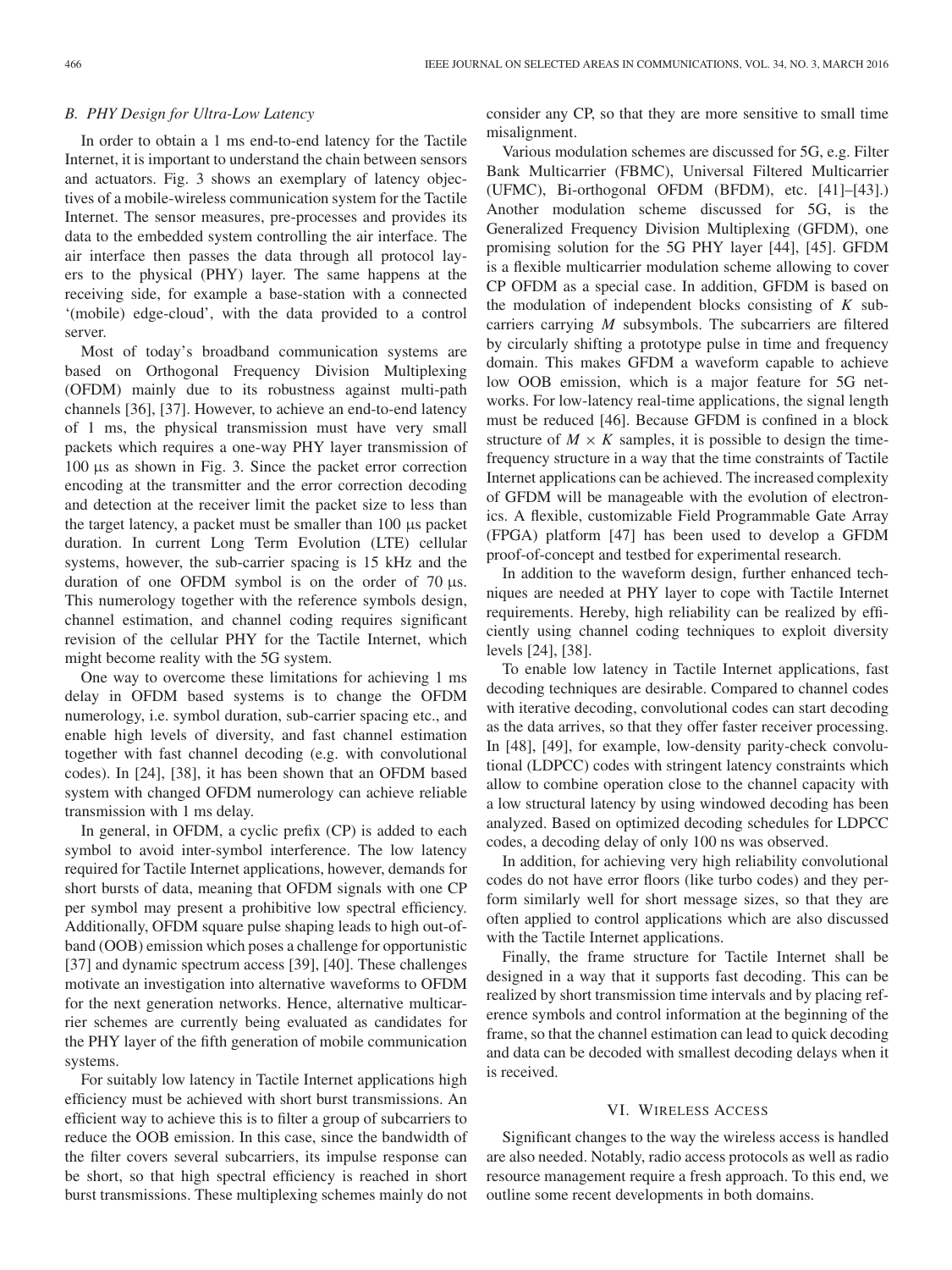#### *A. Radio Access Protocols*

Radio access protocols need to support the range of relevant frequencies for 5G wireless access. This spectrum flexibility comprises that different duplexing schemes can be used, like frequency division duplex (FDD) and time division duplex (TDD) where the uplink-downlink slit can be configured very dynamically. Furthermore the access protocols need to support operation in licensed spectrum, as well as in shared-licensed or license-exempt spectrum use.

For Tactile Internet applications, a substantial role of radio access protocols is to provide very low latencies and at the same time provide very high reliability and availability [50]. A high level of diversity in space and frequency is needed to provide high reliability levels [24], [38]. *Multi-connectivity* is a way to provide this diversity, where the dimensions of multi-connectivity are frequency and space. Connectivity for the device (potentially simultaneously) can be established via multiple frequency layers and / or via multiple sites. On different frequency layers different configurations of the 5G radio interface can be used, e.g. according to the spectrum properties. It is desirable that LTE carriers can be tightly integrated into the multi-connectivity with 5G due to their wide deployment and high availability, in particular during the early 5G deployments [51]. Multi-connectivity via multiple sites shall be flexible to work independent of the type of backhaul connection that exists between the sites (e.g. fibre cable, wireless links or copper cables), and should thus be able to handle various backhaul latencies. A common radio resource control protocol layer is well suited to integrate different frequency layers and spatial transmission paths. Besides joint radio resource management over multiple layers, it provides control plane diversity and fast control plane switching for robust signaling and radio link management procedures like mobility. For the use plane it enables use plane aggregation (for high peak rates) and fast user plane switching (for reliability). By coordinating connectivity states on multiple frequency layers (and RATs) via a common control plane, devices can have optimized sleep modes with very low energy consumption and fast connectivity activation [52]. A common control also allows to separate control signaling from user plane transmission, so that for example system information does not need to be transmitted per frequency layer or at all sites. The overall benefits of an integrated common protocol layer are increased reliability and diversity, increased user plane data rates, high spectral efficiency, and better energy efficiency for the device and the network).

The latency of the radio transmission depends on how quickly radio resource can be allocated for a device when a data packet arrives at the radio interface. Network based scheduling has proven to be an efficient solution, but it comes at the cost for uplink transmission of a scheduling request and scheduling grant phase prior to the actual data transmission. Contentionbased transmissions can allow quicker uplink access to the radio channel. However, if collision probabilities are high large delays can occur due to backoff and retransmission schemes. An instant uplink access method is desirable where certain radio resources can be instantly used by devices while collision probabilities are controlled to remain sufficiently low. For periodic traffic types persistent scheduling is desirable. Network based scheduling remains an efficient resource allocation scheme for traffic that does not have prohibitively low delay requirements.

#### *B. Radio Resource Management*

Once the access protocols and mechanisms are determined, resources need to be allocated which is typically the role of the RRM protocols. The RRM challenge w.r.t. the Tactile Internet is that the outlined use cases will require round-trip latencies of as little as 1 ms as well as high reliability and capacity (data rates). In some cases, wired access networks are partly meeting the requirements, but wireless access networks are not yet designed to match these needs. Scaling-up research in this area will be essential.

As established above, the 5G access network needs to cope with one-way latencies of only about  $100 \mu s$  (Fig. 3). The resource allocation of the available physical blocks needs to be done up to 10-times faster than in LTE. The transmission errors inherent to wireless systems will need to be ironed-out through careful design. Applications in industrial environments for example, where potentially huge numbers of robots and machines will work in close proximity, will create challenging interference conditions not satisfied by current wireless systems. Classical approaches for medium-access control to be reconsidered in such an environment, and new techniques may be needed to drive latency down to a bare minimum.

New ideas and concepts to boost access networks' inherent redundancy and diversity need to be researched to address the stringent reliability requirements of Tactile Internet applications. Multi-connectivity, as well as tight integration with LTE, is one approach to increase reliability, in particular if some of the access layers have limited availability due to challenging propagation conditions as in high frequencies. Simplified and fast resource-access schemes as well as efficient signaling protocols need to be designed to optimize the use of the underlying physical resources. Further, radio resource management has to control the interference levels, so that low latency communication can also be provided with high reliability and availability.

Radio resource allocation is a key component of radio resource management. It has direct impact on throughput, latency, reliability, and QoS for various services. With the introduction of tactile applications into the 5G ecosystem, resource allocation becomes particularly challenging as the available resources would be shared between tactile applications and other human-to-human (H2H) or machine-to-machine (M2M) applications, having different and often conflicting service requirements.

In state-of-the-art LTE networks, packet scheduling is a key resource allocation technique. Packet scheduling takes into account the QoS requirements, buffer status reports, and channel quality of users to maximize the spectral efficiency. Since the nature of tactile applications is different than H2H and M2M applications, the scheduling requirements are different as well. Therefore, using one scheduler for different applications may not result in optimal resource allocation decision.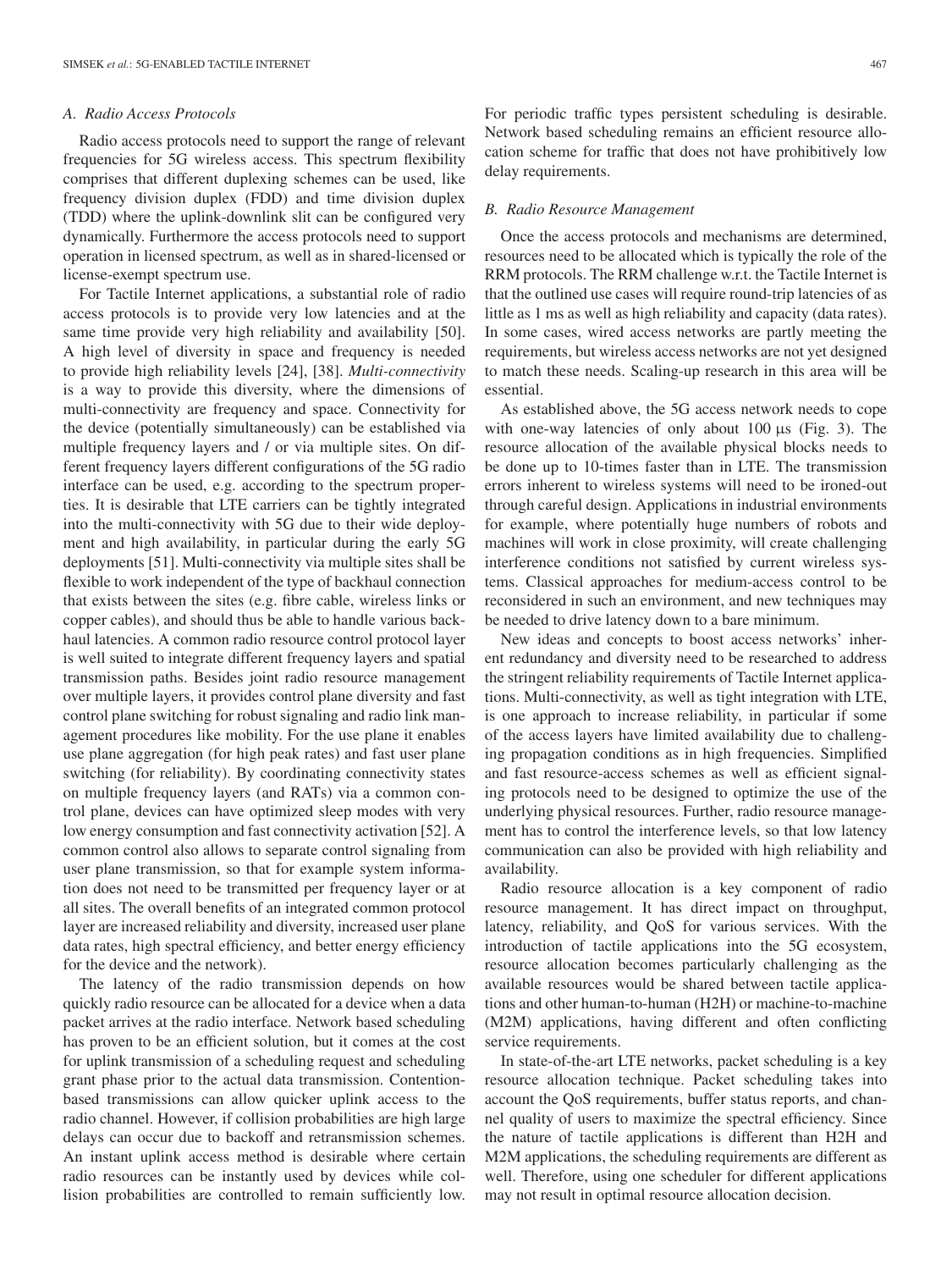Due to stringent service requirements, radio resources must be provided on priority for tactile applications. It is particularly desired that there is no external competition on radio resources for tactile applications. A robust approach to guarantee this is to allocate a separate end-to-end "slice" of available resources to tactile applications, which remains dedicated for any ongoing operation. Since the resource requirements will change over time, such an end-to-end slicing must be allocated dynamically.

Against this background, a dynamic and flexible resource allocation scheme is desirable in 5G that maximizes the utility of various applications by ensuring an efficient utilization of radio resources. Such dynamic and flexible resource allocation ought to be achieved through end-to-end "virtualization" of resources, i.e. using the virtualization methods in the SDN domain and seamlessly connect it to the advanced RRM 5G schedulers. Such end-to-end "virtualization" enables flexible slicing, isolation, and customization of resources across different vertical applications and user devices. It has the following key benefits in general and specifically in context of the Tactile Internet.

- It comes as a natural solution for cloud-RAN approach, which is increasingly gaining popularity for 5G.
- It ensures resources are allocated to tactile applications on priority with no external competition.
- It facilitates application of tactile-specific scheduling algorithms for maximizing the utility of tactile applications.
- It enables secure resource allocation owing to isolation of allocated slice from rest of the radio resources.

Based on such virtualized approach and illustrated in Fig. 4, we propose a resource allocation scheme that consists of the following key steps:

- **Dynamic Resource Slicing.** In this step, resources are allocated to different "slices" as in traditional RRM. For efficient utilization of scarce radio resources, a combination of bandwidth-based and resource-based provisioning can be used. In bandwidth-based approach, resource allocation is defined in terms of aggregate throughput that will be obtained by the flows. On the other hand in resource-based approach, a fraction of base station's resources are allocated to each "slice". Depending on the number of active devices and exploiting the channel state information, the number of radio resources allocated can be determined statistically.
- **Resource Isolation.** We propose an end-to-end isolation of radio resources between tactile applications/users and other applications/users, and connect it to the slicing in the SDN. For other applications/users, resources can be managed in two distinct ways: (a) isolation of resources across user devices but not across applications, and (b) isolation of resources across applications but not across user devices. Such isolation scheme not only guarantees end-to-end availability of resources for haptic applications, but also allows for customization of resources for other applications.
- **Resource Customization.** In this step, resources are customized according to the service requirements of different applications. For example, tactile applications typically



Fig. 4. An illustration of the proposed resource management and end-to-end resource reservation scheme.

generate a very high packet load and therefore, dynamic scheduling schemes may not be feasible due to disproportionally large signaling compared to tactile data. Hence persistent scheduling schemes are needed to tactile applications wherein radio resources are allocated for a given set of sub-frames.

# VII. NETWORK AND CLOUD DESIGNS

Subsequently, we discuss non access stratum infrastructure requirements. In the context of the Tactile Internet, the most important are core networking as well as cloud designs.

### *A. Core Network*

In the Tactile Internet ecosystem, the core network must provide adequate QoS as well security for tactile applications. Overall, a *thin* core network with substantial decrease in the protocol overhead is desirable. The thinning of the core network can be achieved by its functional decomposition and moving some of core functionalities to the access network. This will reduce the number of nodes in the data path and hence reduce the end-to-end latency.

The SDN paradigm is particularly attractive for the mobile core network. The SDN-enabled core network will introduce the programmability and hence the flexibility to tailor the data flow inside the core network with respect to the requirements of tactile applications. This will result in improved service quality and user experience.

Regarding security, the current IP Security (IPSec protocol functionalities are sufficient for providing the required security in the Tactile Internet. However, the placement of IPSec far from the tactile edge significantly increases the end-to-end delays. Therefore, innovative approaches are needed to provide adequate security for tactile applications with minimal delays (see Section III-C). Once more autonomous components of the Tactile Internet are considered (e.g. a self-driving car), then other security issues will need to be resolved; these are beyond the scope of this paper.

An important issue from the protocol stack perspective is the small packet header to payload ratio. For example, the payload of one packet for a 3-DoF haptic stream is only 6 bytes.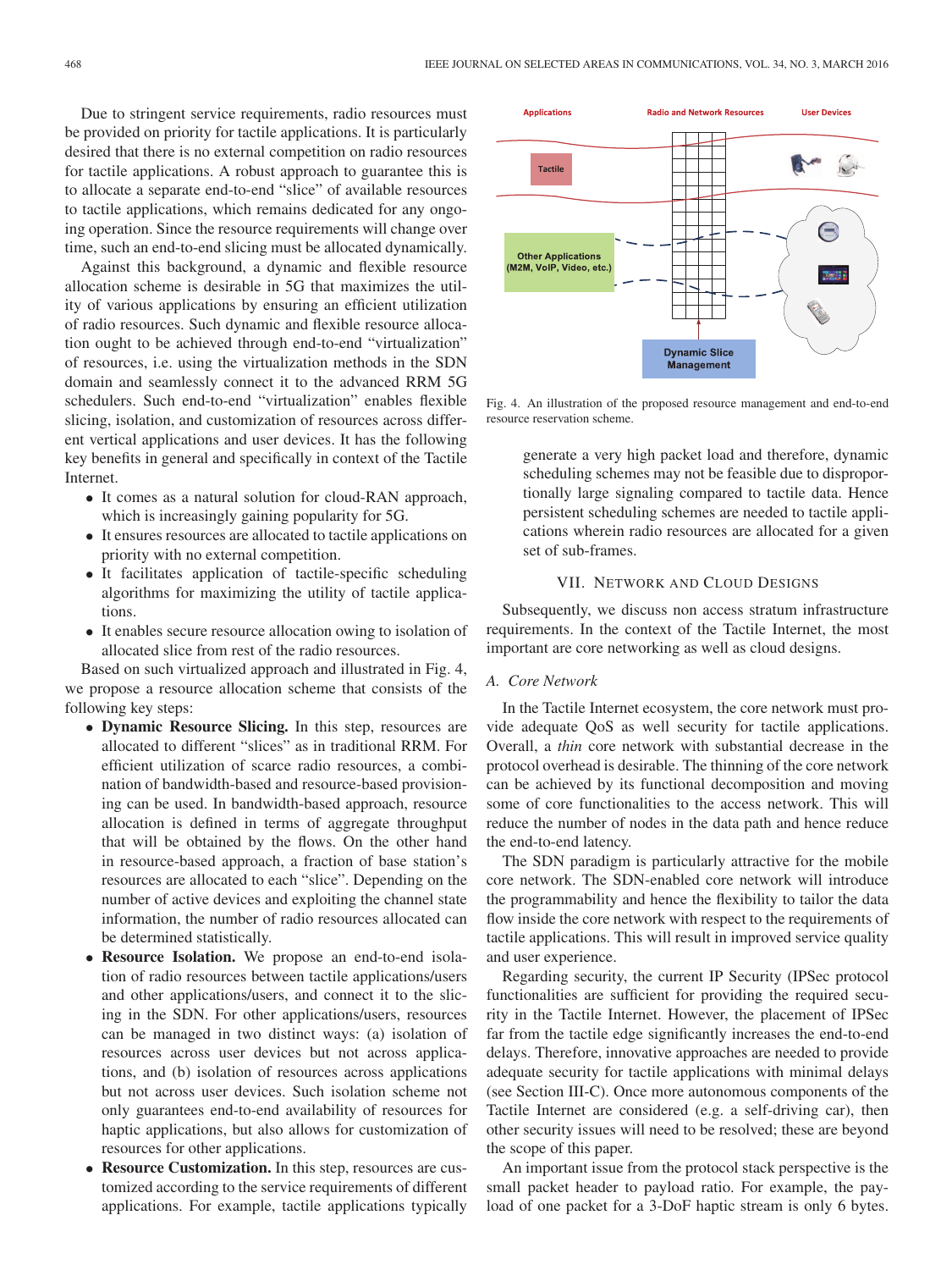With the transition towards IPv6, the issue becomes particularly challenging as the header size doubles. Current header compression techniques [53], [54] have been designed for specific Internet protocols like RTP and might suffer significantly from unreliable wireless links. Besides, there is an inherent trade-off between header compression and the inherent delay this process might entail. Hence, this issue needs to be revisited.

The core Internet latency must be reduced which is variable and largely dictated by queuing delays and geographical routing policies. Faster forwarding techniques improving the packet forwarding efficiency by using high-speed cache and data-flow-based technology can be applied to reduce the latency of the core Internet. In addition, anycast addressing (as discussed in IPv6) can be considered for proximity issues in Tactile Internet. This can be for highly reliable transmissions, especially when the closest interface fails, or to reduce latency through proximity.

#### *B. Ultra-Reliable Edge-Cloud*

As we will see, the Tactile Internet profits from cloud technology being natively embedded into the networking technologies. The advantage of cloud computing and storage is that resources are not only shared by multiple users but also dynamically reallocated per demand [55]. The move away from heavy dedicated infrastructure to a shared one maximizes computing capabilities whilst minimizing power consumption, rack space, software licenses, among others. This, in turn, allows one to get applications up and running faster, with improved manageability and less maintenance, and the ability to adjust to fluctuating and unpredictable data flow demands during runtime. Technical enablers for cloud capabilities are low-cost computers/servers; low-cost storage; high-capacity networks; and secure software capabilities in form of virtualization and service-oriented architectures [56], [57]. This is really important to ensure a scalable and trusted up-take of Tactile Internet technologies [58].

As discussed before, the distance from the cloud to the wireless edge can maximum be in the order of a few kilometers so that the 1ms challenge can be met. This, however, requires the cloud application server to be hosted at the edge of the operator's core network (at best). This offers some important advantages: notably, the applications are stored and executed in a very trusted and secure environment which is particularly paramount to critical Tactile Internet applications. On the downside, scalability is an issue and so is delay if the server is placed deep into the CN.

To circumvent this issue, the notion of Cloudlets has recently been proposed [59]. Here fairly distributed cloud storage and computing capabilities are placed at the very edge of the network. In the case of the cellular network, this would be equivalent to putting it into the RAN or at edge between RAN and CN. That has interesting implications since content (Tactile Internet AI engines, see below) and network management (Cloud-RAN) can be merged into a single infrastructure [60]–[62]. Separation in functionality is ensured via different virtualization approaches [63]. This approach bodes well for the Tactile Internet since infrastructure investments



Fig. 5. Possible placement options of cloud functionalities.

to upgrade to Cloud-RAN capabilities are already underway. Again, the downside is the dependence on the operator since the networking infrastructure will need to be used.

The cloud community, however, has been pushing the edge-cloud concept even further through the Fog Computing and Nebula paradigms [64]–[67]. The latter refers to a dispersed cloud infrastructure that uses (voluntary) edge resources for both computation and data storage. Early trials were able to validate an architecture that enables distributed dataintensive computing through a number of optimizations including location-aware data and computation placement, replication, and recovery. The system was shown to be robust to a wide array of failures and substantially outperform other cloud approaches. If security and trust are solved to the same degree as cellular networks, then the Nebula approach could power Tactile Internet applications at the haptic user equipment (UE).

The different cloud instantiations are shown in Fig. 5. In general, it has become obvious that there is an increasing demand for edge-cloud capabilities, partly because of scalability and partly because of end-to-end delay reasons. For the cellular 5G networking architecture to scale and support that trend, 3GPP will need to further relax some requirements about injecting non-3GPP traffic into the core. First steps had been done with femtocell technologies, i.e Home eNB (HeNB), HeNB-Gateway, etc; that work would need to be refined to facilitate the trusted and authenticated nebula paradigm whilst not being bound to the current embodiment of the CN. Further recent work has concentrated to incorporating very heterogeneous trusted/untrusted real-time/non-real-time traffic into 3GPP mobile systems [68]–[73].

# VIII. ARTIFICIAL INTELLIGENT CAPABILITIES

Content and skillset data will be transmitted over a significantly more powerful 5G core network as well as the next generation Internet. The finite speed of light, however, is the biggest adversary in facilitating the required real-time experience advocated by the Tactile Internet. Whilst the advances on hardware, protocols and architecture are paramount in diminishing end-to-end delays, the ultimate limit is set by the finite speed of light.

Breaking the laws of physics not being an option, other more sophisticated–techniques need to be invoked to facilitate the required paradigm shift. In essence, so we argue, this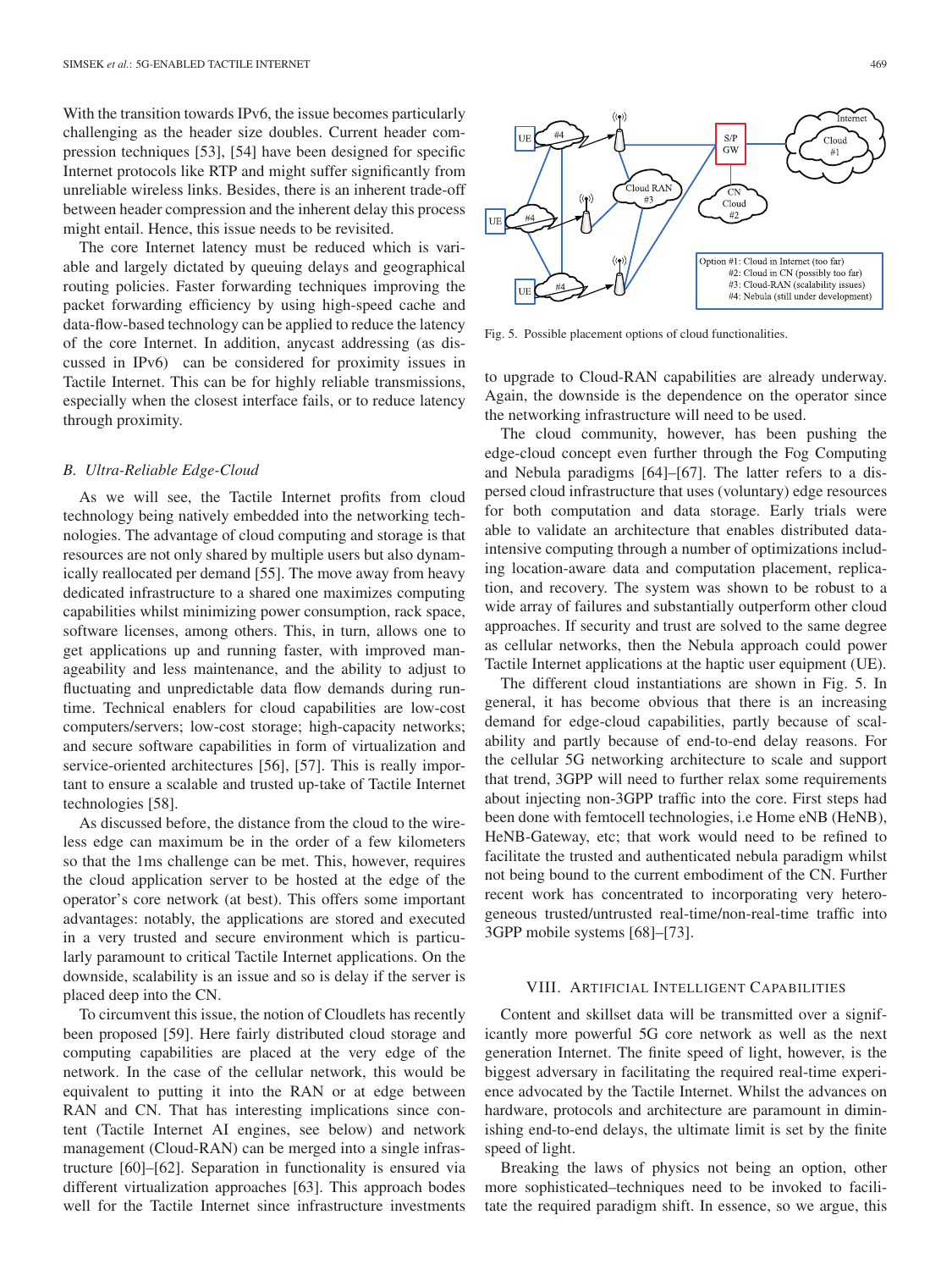will be provided by unprecedented edge artificial intelligence (AI) engines which are cached and then executed in real-time close to the tactile experience. The respective components are discussed subsequently.

#### *A. Advanced Content-Caching*

With a proper cloud technology in place, the Tactile Internet application content needs to be loaded or ported. A typical example would be an AI algorithm (see below) which is tailored to work in the context of a remote dentistry operation, or remote car servicing.

These advanced caching techniques and user-oriented traffic management approaches at the edge of the network improve network performance by de-congestion of the core network and reduction of end-to-end latency the latter is particularly important to the Tactile Internet. Important here is to understand that the caching for a specific Tactile Internet application will not help the actual application at hand but other Tactile Internet applications which run in parallel over the same network; and vice-versa.

Significant work has been conducted on optimum edge-cloud caching policies [74]–[79]. Worth highlighting is the recent work [74] which advocates for proactive caching by using advanced predictive process capabilities as well as the massively improved cloud technologies discussed before. With this approach, peak traffic demands are substantially reduced by intelligently serving predictable user demands via caching at base stations and users' devices. Whilst the advocated approach pertains to rather long-term windows and file structures, it forms the foundation for predictive Tactile Internet caching, as will become apparent in the subsequent section.

#### *B. Tactile Artificial Intelligence Engines*

Arguably the most important content to be stored are AI engines which predict the haptic/tactile experience, i.e. acceleration of movement on one end and the force feedback on the other. That allows to spatially decouple the active and reactive end(s) of the Tactile Internet since the tactile experience is virtually emulated on either end; this, in turn, allows a much wider geographic separation between the tactile ends, beyond the 1ms-at-speed-of-light-limit.

The algorithmic framework is currently based on simple linear regression algorithms which are able to predict movement and reaction over the next tens of milliseconds, mainly because our skillset driven actions are fairly repetitive and exhibit strong patterns across the six degrees of freedom. When the predicted action/reaction deviates from the real one by a certain amount  $\epsilon$ , then the coefficients are updated and transmitted to the other end allowing for corrections to be put in place before damage is done at e.g. a deviation of δ. This has been illustrated in Fig. 6.

More sophisticated algorithms have become available, ranging from [80]–[86]. For instance, [82] employed a prediction method for three-dimensional position and force data by means of an advanced first-order autoregressive (AR) model. After an initialization and training process, the adaptive coefficients of the model are computed for the predicted values to be produced. The algorithm then decides if the training values need



Fig. 6. Illustration how predictive edge-AI gives the perception of a 1ms delay whilst the actual latency due to communications can be much larger.

to be updated either from the predicted data or the current real data.

The AI algorithms, ported through intelligent edge-caching and stored on appropriate cloud technologies, aid in enabling the perception of real-time interaction, stabilizing the tactile system, and consequently enhancing the QoE of the Tactile Internet user.

# IX. ECONOMIC IMPACT

The Tactile Internet is characterized by extremely low latency, ultra-high reliability, availability and security. Prior Internets are only supporting content delivery, whereby content can be multimedia content or static content, e.g. video streams, data files, voice, or email. With the Tactile Internet real and virtual objects can be steered directly at real-time interaction speeds. Hence, not only content will be transmitted, but control information. The paradigm shift of the Tactile Internet is therefore that communication is built for enabling steering and control. This is a big difference to content delivery in today's technologies.

This opens up completely new opportunities for existing and new applications in many fields, of which some are listed in Section II. Hence, the Tactile Internet will have a marked impact on business and society, introducing numerous new opportunities for emerging technology markets and the delivery of essential public services.

Being an enabler of skillset delivery, the Tactile Internet is a very timely technology for service and skillset driven economies like the ones predominantly found in Europe. Especially, in the business-to-business ecosystem the Tactile Internet will be a strong enabler to drive markets for autonomous cars, remote medical care, and many other industries. For consumers it will revolutionize the way they interact with their environment and surroundings. A preliminary market analysis as presented in [4], shows the potential of the Tactile Internet in different markets such as in mobility, manufacturing, event organization, education with entertainment (edutainment), (health) care, smart grid and further emerging markets like agriculture, drones, constructions, etc. It has been shown, that a preliminary market analysis revealed that the potential market could extend to 20 trillion US dollar worldwide. This is around 20% of today's worldwide gross domestic product (GDP) [87].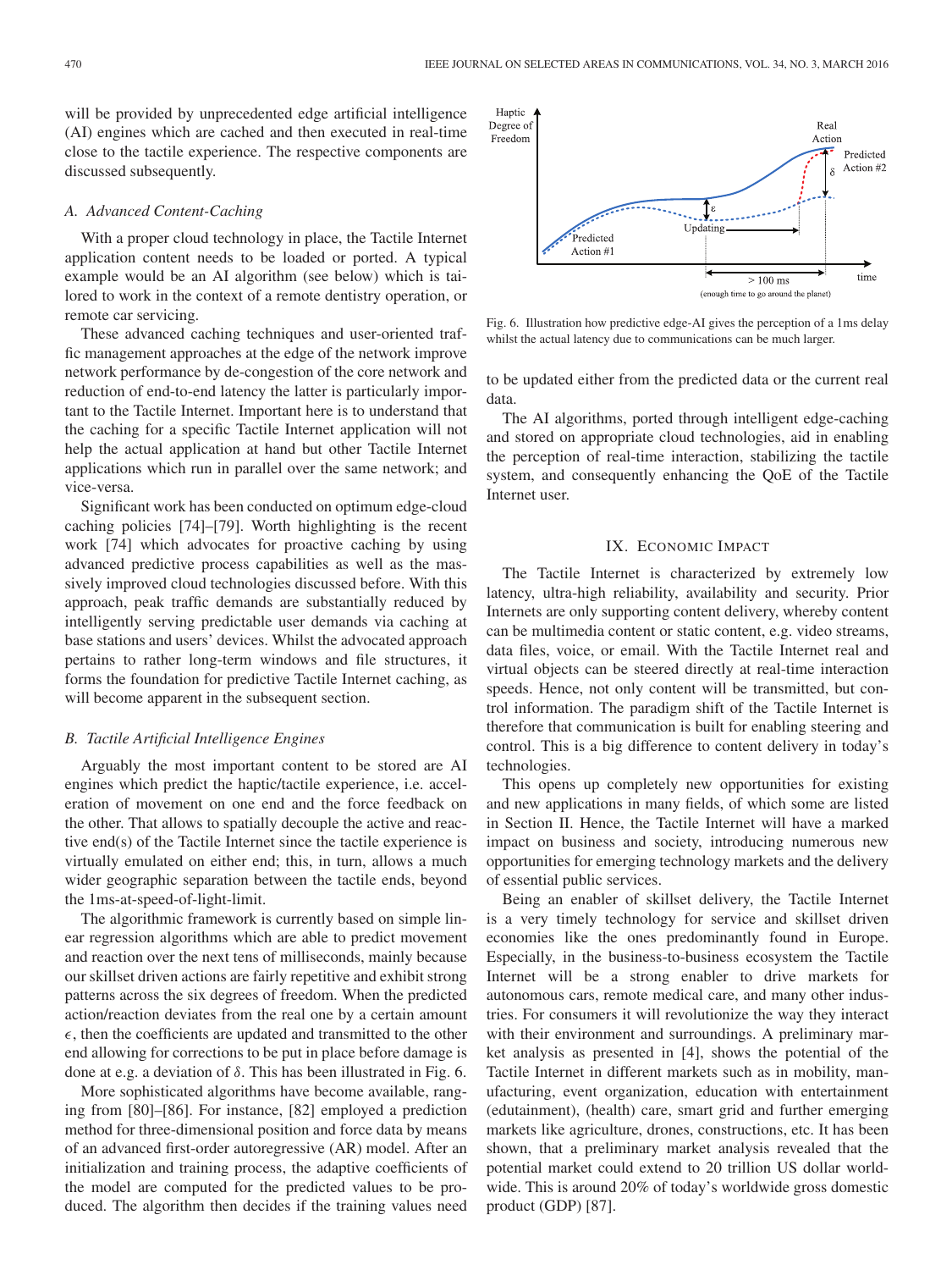The Tactile Internet will also have a repercussion on the telecommunications ecosystem. Notably, as illustrated in Fig. 5, the content-bearing cloud infrastructure needs to be brought really close to the edge so as to enable the 1ms latency requirement. That, in turn, allows the telecommunications operators to charge the content providers and thereby opening an additional stream of revenues. Whilst this happens to a limited degree with companies like video-streaming service Netflix today, the Tactile Internet will see an explosion of edge-content caching through cloud and thereby an exponentially increasing business-to-business (B2B) market opportunity for operators.

Furthermore, telecommunications vendors may also play an increasingly direct role in this ecosystem. The reason is because (at least early) Tactile Internet applications will be less consumer but more B2B driven. B2B customer acquisition however is more in-line with vendors, and indeed currently vendors push hard for alliances with various B2B companies, like oil/gas, transport, etc. Once locked into these markets, the vendors will be able to procure the best operator deals which in a sense flips the business model of cellular communications.

Overall, the Tactile Internet opens up massive business opportunities for the operators, vendors, over-the-top-content providers; and society at large.

#### X. CONCLUSIONS AND FUTURE WORK

The different embodiments of the Internet will be dwarfed by the emergence of the Tactile Internet that will be able to deliver real time control and physical tactile experiences remotely. It will revolutionize almost every segment of the society. It is expected that the next generation 5G mobile communications systems will underpin the Tactile Internet at the wireless edge.

It was thus the aim of this article to investigate the interesting area of 5G and Tactile Internet intersection. After discussing the exciting Tactile Internet applications, key technical requirements have been identified for the Tactile Internet. The paper covered several technical issues and challenges pertaining to 5G networks that must be addressed to enable the Tactile Internet including innovations in end-to-end architecture, revolutions in hardware and PHY layer transmission novel approaches to radio access and core protocols as well as to resource management and unprecedented edge-cloud and AI capabilities. The biggest challenge–given the unprecedented requirements on delay and reliability–will be to ensure tight whilst at the same time scalable integration of the various technology components into a single, seamless end-to-end networking experience. Once achieved, the Tactile Internet will have a massive impact onto business and society. It will create new opportunities for vendors, operators, content providers and other members of the service chain.

To sum up, research on the Tactile Internet is still in its infancy. Besides generating interest in the research community, the paper aims to open several areas for future research including ultra reliable network connectivity in the wireless domain, reducing end-to-end latency through innovations in air interface, backhaul, core networking, and the Internet, efficient ways of coding tactile information, and overcoming the physical limit due to finite speed of light.

#### ACKNOWLEDGMENT

The authors thank the researchers at the Collaborative researches Center 912 "Highly Adaptive Energy-Efficient Computing" supported by the German Research Foundation (DFG) for their supports [35]. That work was also partially funded by the European Commission H2020 5GPP projects NORMA and VirtuWind. Finally, we would like to thank Stefan Parkvall, Johan Torsner and Icaro Da Silva for their valuable comments.

#### **REFERENCES**

- [1] L. Atzori, A. Iera, and G. Morabito, "The Internet of Things: A survey," *J. Comput. Netw.*, vol. 54, no. 15, pp. 2787–2805, 2010.
- [2] ITU, "World telecommunications/ICT indicators database," Int. Telecommun. Union, Tech. Rep., Dec. 2014.
- [3] ITU-T, "The tactile internet," ITU-T technology watch report [Online]. Available: https://www.itu.int/dms\_pub/itu-t/oth/23/01/T230100002300 01PDFE.pdf
- [4] G. Fettweis. *The Opportunities of the Tactile Internet—A Challenge For Future Electronics* [Online]. Available: http://www.lis.ei.tum.de/ fileadmin/w00bdv/www/fpl2014/fettweis.pdf
- [5] E. Dahlman *et al.*, "5G wireless access: Requirements and realization," *IEEE Commun. Mag.*, vol. 52, no. 12, pp. 42–45, Dec. 2014.
- [6] P. Popovski *et al.*, "Scenarios, requirements and KPIs for 5G mobile and wireless system—deliverable 1.1," ICT-317669 METIS Project, Apr. 2013.
- [7] Z. Roth *et al.*, "Vision and architecture supporting wireless GBit/sec/km2 capacity density deployments," in *Proc. Future Netw. Mobile Summit*, Jun. 2010, pp. 1–7.
- [8] NGMN. (2015). *5G White Paper* [Online]. Available: https://www.ngmn. org/uploads/media/NGMN\_5G\_White\_Paper\_V1\_0.pdf
- [9] P. Marsch *et al.*, "5G radio access network design—A brief overview on the 5G-PPP project METIS-II," in *Proc. Eur. Conf. Netw. Commun. (EUCNC)*, Paris, France, Jun./Jul. 2015.
- [10] A. Gupta and R. Jha, "A survey of 5G network: Architecture and emerging technologies," *IEEE Access*, vol. 3, pp. 1206–1232, 2015.
- [11] M. Weiner et al., "Design of a low-latency, high-reliability wireless communication system for control applications," in *Proc. IEEE Int. Conf. Comm. (ICC)*, Sydney, Australia, Jun. 2014, pp. 3835–3841.
- [12] N. Nikaein and S. Krea, "Latency for real-time machine-to-machine communication in LTE-based system architecture," in *Proc. 11th Eur. Wireless Conf. Sustain. Wireless Technol. (Eur. Wireless)*, Vienna, Austria, Apr. 2011, pp. 1–6.
- [13] Sercos. (2014). *SERCOS News, The Automation Bus Magazine* [Online]. Available: http://www.sercos.com/literature/pdf/sercos news 0114 en.pdf
- [14] Z. Lin and S. Pearson, "An inside look at industrial ethernet communication protocols," Texas Instruments, White Paper, Nov. 2013.
- [15] A. Varghese and D. Tandur, "Wireless requirements and challenges in industry 4.0," in *Proc. Int. Conf. Comtemporary Comput. Informat.*, Nov. 2015, pp. 634–638.
- [16] J. Arata *et al.*, "A remote surgery experiment between Japan and Thailand over internet using a low latency CODEC system," in *Proc. IEEE Int. Conf. Robot. Autom. (ICRA)*, Apr. 2007, pp. 953–959.
- [17] A. Aijaz, M. Dohler, A. H. Aghvami, V. Friderikos, and M. Frodigh, "Realizing the tactile internet: Haptic communications over next generation 5G cellular networks," *IEEE Wireless Commun.*, 2015. [Online]. Available: http://arxiv.org/abs/1510.02826
- [18] M. Dohler, "Machine-to-Machine in smart cities & smart grids: Vision, technologies & applications," Keynote at WiFlex, Sep. 2013 [Online]. Available: http://bit.ly/1B4rLpY
- [19] Z. Shi, H. Zou, M. Rank, L. Chen, S. Hirche, and H. J. Mueller, "Effects of packet loss and latency on temporal discrimination of visual-haptic events," *IEEE Trans. Haptics*, vol. 3, no. 1, pp. 28–36, Jan./Mar. 2009.
- [20] M. Di Luca, T.-K. Machulla, and M. O. Ernst, "Recalibration of multisensory simultaneity: Crossmodal transfer coincides with a change in perceptual latency," *J. Vis.*, vol. 9, no. 12, pp. 1–16, 2009.
- [21] K. M. Stanney, R. S. Kennedy, and K. Kingdon, *Virtual Environment Usage Protocols*. Boca Raton, FL, USA: CRC Press, 2002.
- [22] A. Osseiran *et al.*, "The foundation of the mobile and wireless communications system for 2020 and beyond challenges, enablers and technology solutions," in *Proc. IEEE Veh. Technol. Conf. (VTC Spring'15)*, Jun. 2013, pp. 1–5.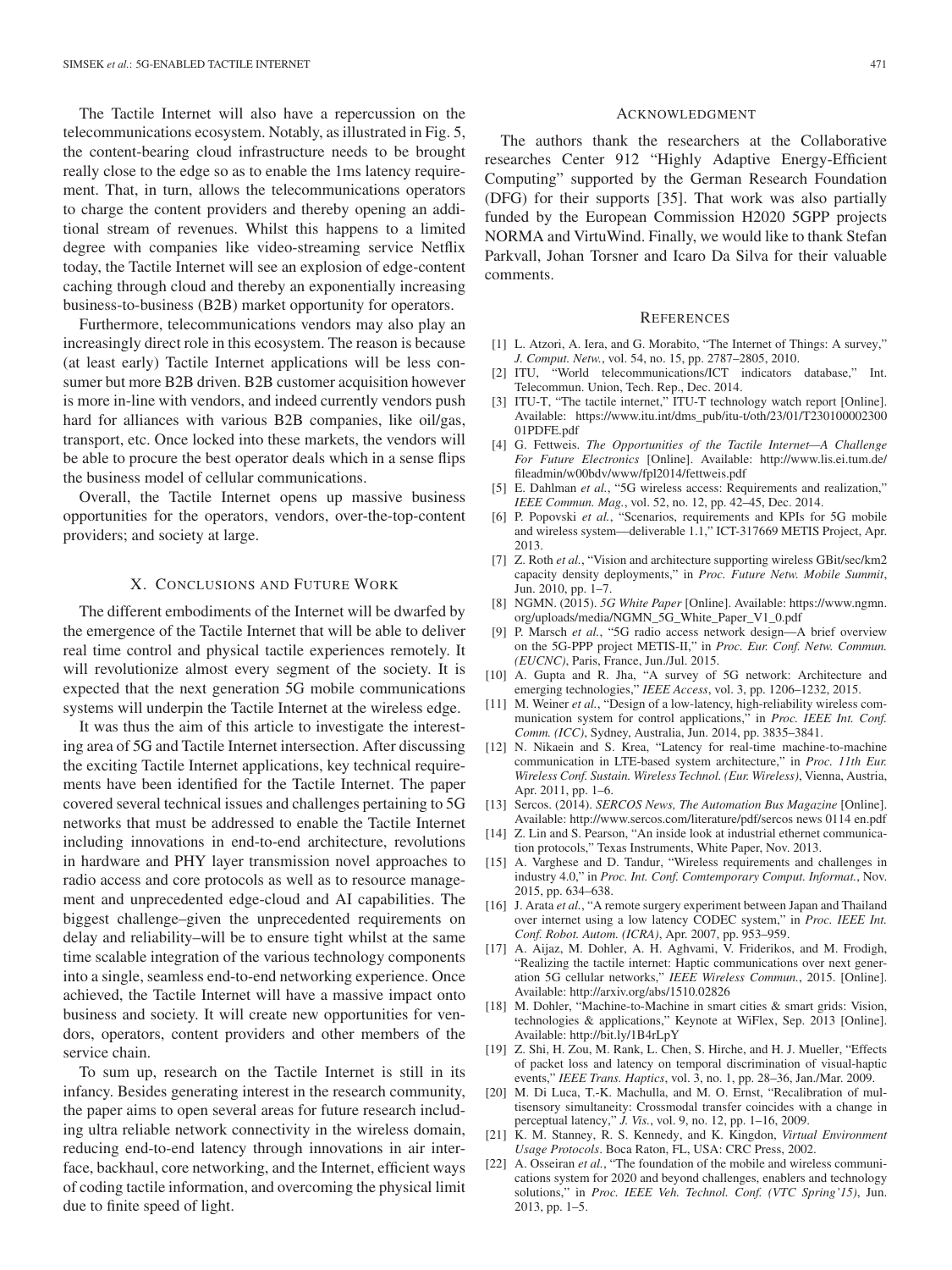- [23] ITU-T Telecommunication Standardization Sector of ITU, "Series E: Overall Network Operation, Telephone Service, Service Operation and Human Factors," E.800, Sep. 2008.
- [24] O. N. C. Yilmaz, Y.-P. E. Wang, N. A. Johansson, N. Brahmi, S. A. Ashraf, and J. Sachs, "Analysis of ultra-reliable and low-latency 5G communication for a factory automation use case," in *Proc. IEEE Int. Conf. Commun. (ICC)*, London, U.K., Jun. 2015.
- [25] H. D. Schotten, R. Sattiraju, D. Gozalvez-Serrano, R. Zhe, and P. Fertl, "Availability indication as key enabler for ultra-reliable communication in 5G," in *Proc. Eur. Conf. Netw. Commun. (EuCNC)*, Jun. 2014, pp. 1–5.
- [26] D. Ohmann, M. Simsek, and G. Fettweis, "Achieving high availability in wireless networks by an optimal number of Rayleigh-fading links," in *Proc. IEEE Globecom Workshops*, Dec. 2014, pp. 1402–1407.
- [27] R. Chaudhari, C. Schuwerk, M. Danaei, and E. Steinbach, "Perceptual and bitrate-scalable coding of haptic surface texture signals," *IEEE J. Sel. Topics Signal Process. (JSTSP)*, vol. 9, no. 3, pp. 462–473, Apr. 2015.
- [28] E. Steinbach *et al.*, "Haptic Communications," *Proc. IEEE*, vol. 100, no. 4, pp. 937–956, Apr. 2012.
- [29] M. O. Ernst and M. S. Banks, "Humans integrate visual and haptic information in a statistically optimal fashion," *Nature*, vol. 415, no. 6870, pp. 429–423, Jan. 2002.
- [30] Ericsson, "5G Systems," White Paper, Jan. 2015 [Online]. Available: http://www.ericsson.com/res/docs/whitepapers/what-is-a-5g-system.pdf
- [31] B. Han, V. Gopalakrishnan, L. Ji, and S. Lee, "Network function virtualization: Challenges and opportunities for innovations," *IEEE Commun. Mag.*, vol. 53, no. 2, pp. 90–97, Feb. 2015.
- [32] B. Nunes, M. Mendonca, X.-N. Nguyen, K. Obraczka, and T. Turletti, "A survey of software-defined networking: Past, present, and future of programmable networks," *IEEE Commun. Surveys Tuts.*, vol. 16, no. 3, pp. 1617–1634, Third Quart. 2014.
- [33] M. Arslan, K. Sundaresan, and S. Rangarajan, "Software-defined networking in cellular radio access networks: Potential and challenges," *IEEE Commun. Mag.*, vol. 53, no. 1, pp. 150–156, Jan. 2015.
- [34] G. P. Fettweis, W. Lehner, and W. Nagel, "Pathways to servers of the future: Highly adaptive energy efficient computing (HAEC)," in *Proc. DATE Conf.*, 2013, pp. 1161–1166.
- [35] HAEC. (2015). *SFB 912: Highly Adaptive Energy-Efficient Computing* [Online]. Available: http://tu-dresden.de/sfb912
- [36] J. Bingham, "Multicarrier modulation for data transmission: An idea whose time has come," *IEEE Commun. Mag.*, vol. 28, no. 5, pp. 5–14, May 2009.
- [37] M. Mirahmadi, A. Al-Dweik, and A. Shami, "BER reduction of OFDM based broadband communication systems over multipath channels with impulsive noise," *IEEE Trans. Commun.*, vol. 61, no. 11, pp. 4602–4615, Nov. 2013.
- [38] N. A. Johansson, Y.-P. E. Wang, E. Eriksson, and M. Hessler, "Radio access for ultra-reliable and low-latency 5G communications," in *Proc. IEEE Int. Conf. Commun. (ICC)*, London, U.K., Jun. 2015, pp. 1184– 1189.
- [39] J. Van De Beek and F. Berggren, "Out-of-Band Power Suppression in OFDM," *IEEE Commun. Lett.*, vol. 12, no. 9, pp. 609–611, Sep. 2008.
- [40] E. Hossain, *Dynamic Spectrum Access and Management in Cognitive Radio Networks*. Cambridge, U.K.: Cambridge Univ. Press, 2009.
- [41] B. Farhang-Boroujeny, "OFDM versus filter bank multicarrier," *IEEE Signal Process. Mag.*, vol. 28, no. 3, pp. 92–112, May 2011.
- [42] V. Vakilian, T. Wild, F. Schaich, S. ten Brink, and J.-F. Frigon, "Universalfiltered multi-carrier ttechnique for wireless systems beyond LTE," in *Proc. IEEE Globecom Workshop*, Dec. 2013, pp. 223–228.
- [43] R. Ayadi, M. Siala, and I. Kammoun, "Transmit/receive pulse-shaping design in BDFM systems over time-frequency dispersive AWGN channel," in *Proc. IEEE Int. Conf. Syst. Process Control (ICSPC)*, Nov. 2007, pp. 772–775.
- [44] G. P. Fettweis, M. Krondorf, and S. Bittner, "GFDM-Generalized frequency division multiplexing," in *Proc. 69th IEEE Veh. Technol. Conf. (VTC Spring'09)*, Barcelona, Spain, Apr. 2009, pp. 1–4.
- [45] N. Michailow *et al.*, "Generalized frequency division multiplexing for 5th generation cellular networks," *IEEE Trans. Commun.*, vol. 62, no. 9, pp. 3045–3061, Sep. 2014.
- [46] M. Nekovee, "Quantifying performance requirements of vehicle-tovehicle communication protocols for rear-end collision avoidance," in *Proc. IEEE Veh. Technol. Conf. (VTC Spring'09)*, Barcelona, Spain, Apr. 2009, pp. 1–5.
- [47] I. Bravo, M. Mazo, J. Lazaro, P. Jimenez, A. Gardel, and M. Marron, "Novel HW architecture based on FPGAs oriented to solve the eigen problem," *IEEE Trans. Very Large Scale Integr. (VLSI) Syst.*, vol. 16, no. 12, pp. 1722–1725, Dec. 2008.
- [48] N. ul Hassan, M. Lentmaier, and G. P. Fettweis, "Comparison of LDPC block and LDPC convolutional codes based on their decoding latency," in *Proc. Int. Symp. Turbo Codes Iterative Inf. Process. (ISTC)*, Aug. 2012, pp. 225–229.
- [49] T. Hehn and J. Huber, "LDPC codes and convolutional codes with equal structural delay: A comparison," *IEEE Trans. Commun.*, vol. 57, no. 6, pp. 1683–1692, Jun. 2009.
- [50] J. Sachs, P. Popovski, A. Höglund, D. Gozalvez-Serrano, and P. Fertl, *Machine-Type Communications*. Cambridge, U.K.: Cambridge Univ. Press, ISBN: 9781107130098, 2016, to be published.
- [51] I. Da Silva *et al.*, "Tight integration of new 5G air interface and LTE to fulfill 5G requirements," in *Proc. IEEE Veh. Technol. Conf. (VTC Spring'15)*, May 2015, pp. 1–5.
- [52] I. Da Silva, G. Mildh, and M. Gunnar, J. L. Pradas, "Towards an efficient sleeping for 5G devices," in *Proc. IEEE Vehic. Technol. Conf. (VTC Spring'15)*, May. 2015.
- [53] M. Degermark, "Requirements for robust IP/UDP/RTP header compression," Internet Engineering Task Force, RFC 3096, Jul. 2001.
- [54] T. Koren, "Enhanced compressed RTP (CRTP) for links with high delay, packet loss and reordering," Internet Engineering Task Force, RFC 3545, Jul. 2003.
- [55] B. P. Rimal, C. Eunmi, and I. Lumb, "A taxonomy and survey of cloud computing systems," 2009. [Online]. Available: http://arxiv.org/abs/1007.0066
- [56] Q. Duan, Y. Yan, and A. V. Vasilakos, "A survey on service-oriented network virtualization toward convergence of networking and cloud computing," *IEEE Trans. Netw. Serv. Manage.*, vol. 9, no. 4, pp. 373–392, Dec. 2012.
- [57] C. Saravanakumar and C. Arun, "Survey on interoperability, security, trust, privacy standardization of cloud computing," in *Proc. Int. Conf. Contemp. Comput. Informat. (IC3I'14)*, Nov. 2014, pp. 977–982.
- [58] M. Dohler and G. P. Fettweis, "The Tactile Internet—IoT, 5G, and cloud on steroids," *Telefonica Blog*, Oct. 2014.
- [59] M. Satyanarayanan, Z. Chen, H. Kiryong, H. Wenlu, W. Richter, and P. Pillai, "Cloudlets: At the Leading Edge of Mobile-Cloud Convergence," in *Proc. 6th Int. Conf. Mobile Cloud Comput. Appl. Serv. (MobiCASE)*, Nov. 2014, pp. 1–9.
- [60] T. Verbelen, P. Simoens, F. De Turck, and B. Dhoedt, "Leveraging cloudlets for immersive collaborative applications," *IEEE Pervasive Comput.*, vol. 12, no. 4, pp. 30–38, Oct./Dec. 2013.
- [61] S. Bohez, J. De Turck, T. Verbelen, P. Simoens, and B. Dhoedt, "Mobile, Collaborative augmented reality using cloudlets," in *Proc. Int. Conf. MOBILe Wireless MiddleWARE Oper. Syst. Appl. (Mobilware)*, Nov. 2013, pp. 45–54.
- [62] G. Lewis, S. Echeverria, S. Simanta, B. Bradshaw, and J. Root, "Tactical cloudlets: Moving cloud computing to the edge," in *Proc. IEEE Mil. Commun. Conf. (MILCOM)*, Oct. 2014, pp. 1440– 1446.
- [63] M. Satyanarayanan, P. Bahl, R. Caceres, and N. Davies, "The case for VM-based cloudlets in mobile computing," *IEEE Pervasive Comput.*, vol. 8, no. 4, pp. 14–23, Oct. 2009.
- [64] M. Ryden, K. Oh, A. Chandra, and J. Weissman, "Nebula: Distributed edge cloud for data-intensive computing," in *Proc. Int. Conf. Collab. Technol. Syst. (CTS)*, May 2014, pp. 491–492.
- [65] U. Drolia *et al.*, "The case for mobile edge-clouds," in *Proc. IEEE 10th Int. Conf. Ubiq. Intell. Comput./Auton. Trusted Comput. (UIC/ATC)*, Dec. 2013, pp. 209–215.
- [66] Q. Li, H. Niu, A. Papathanassiou, and G. Wu, "Edge cloud and underlay networks: Empowering 5G cell-less wireless architecture," in *Proc. 20th Eur. Conf. Wireless*, May 2014, pp. 1–6.
- [67] O. Galinina, A. Pyattaev, S. Andreevy, M. Dohler, and Y. Koucheryavy, "5G multi-RAT LTE-WiFi ultra-dense small cells: Performance dynamics, architecture, and trends," *IEEE J. Sel. Areas Commun.*, vol. 33, no. 6, pp. 1224–1240, May 2015.
- [68] S. Andreevy *et al.*, "Understanding IoT connectivity landscape—A contemporary M2M radio technology roadmap," *IEEE Commun. Mag.*, vol. 53, no. 9, pp. 32–40, Sept. 2015.
- [69] M. Condoluci, M. Dohler, G. Araniti, A. Molinaro, and J. Sachs, "Enhanced radio access and data transmission procedures facilitating industry-compliant machine-type communications over LTE-based 5G networks," *IEEE Wireless Commun. Mag.*, to be published.
- [70] M. Condoluci, M. Dohler, G. Araniti, A. Molinaro, and K. Zheng, "Towards 5G DenseNets: Architectural advances for effective machinetype communications over femtocells," *IEEE Commun. Mag.*, vol. 53, no. 1, pp. 134–141, Jan. 2015.